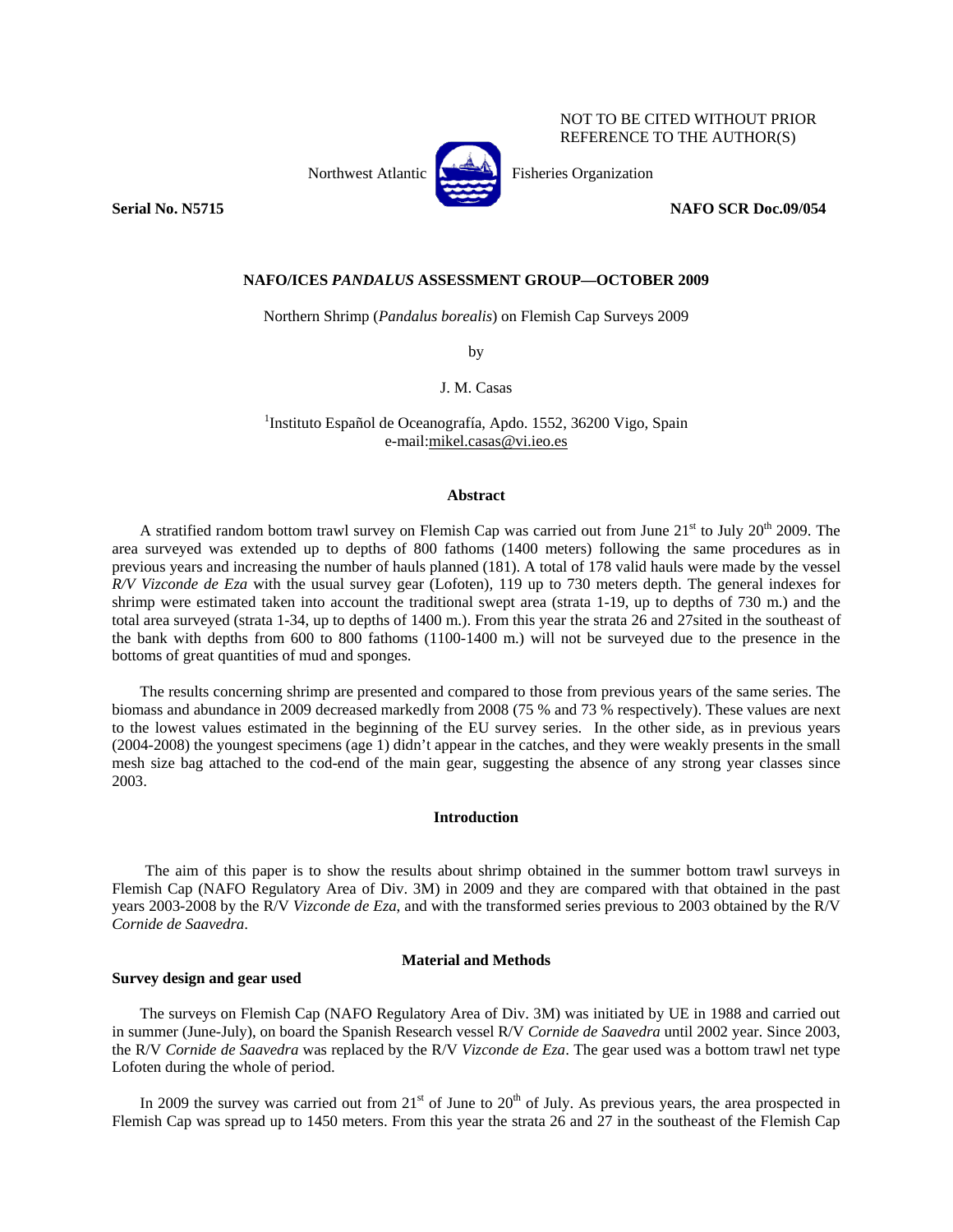with depths between 1095 and 1450 m. will not be prospected due to the presence in the bottoms of great quantities of mud and sponges which prevent carrying out the planned hauls. The area with depths higher than 740 m. was sampled by means of 59 additional hauls proportionally distributed in the new 13 strata. The haul number carried out in the traditional 19 strata with depths minor than 740 m. was of 119.

The bottom trawl surveys followed the same procedures as in previous years. The specifications about the main technical data of the survey are described in Table 1.

## **Sampling**

Samples of approximately 1.5 kilogram shrimp were taken in each tow where this species was present for length frequency determination. Also, some samples were frozen for length-weight analysis in the laboratory.

Shrimps were separated into males and females according to the endopod of the first pleopod (Rasmussen, 1953). Individuals changing sex phase, according to this criterion, were included as females. Females were further separated as primiparous (first time spawners) and multiparous (spawned previously) based on the condition of the external spines (McCrary, 1971). Ovigerous females were considered as a group and were not included with multiparous females.

Oblique carapace length (CL), the distance from the base of the eye to the posterior dorsal edge of the carapace (Shumway *et al*., 1985), was measured to the lower 0.5 mm length-classes. Sampling length data were used to obtain an estimate of population length distributions in the whole area and to compare it with the estimates of the other years.

## **Sex reversal (** $L_{50F}$ **) and length at maturity (** $L_{50MF}$ **)**

In order to analyze changes in the length at maturity, from each length class the proportion (pi) of mature females against all specimens was calculated. The method used to estimate the maturity ogive and the length where the 50% of the specimens are mature females ( $L_{50FM}$ ) was based on fitting of the sigmoid, so-called logistic curve.

The equation used was

$$
Y = 1/(1+e^{-(a+bx)}).
$$

With a y b being the intercept and slope respectively of the regression *Ln (pi/1-pi)* on length class.

The logistic curve was fitted each year using a non-linear method to estimate the parameters by iteratively minimizing the sum of squares of the deviations between observed and predicted proportions where the mature females were presents.

In the same way the sex ratio by length classes were estimated to obtain the length at sex change where 50% of the specimens are females  $(L_{50F})$ .

## **Age composition and MIX program**

As previous years the length frequency distribution by sex group were analysed by MIX program and the proportion, mean lengths and standard deviations of the mean length (sigma) are calculated for each age component and sex group. When the modal components overlap and obscure one another, was necessary to reduce the number of parameters estimated in order to get the best and reasonable adjust. We have constrained sigma very often fixing the coefficient of variation (CV) at 0.045 or keeping it constant.

After getting the proportions and mean lengths for every age/sex group the results were used to calculate the total number of individuals in every age/sex group according to the biomass estimate. This was done by transforming the CL to weight using the weight length relationship estimated each year during the survey. So, the mean lengths were converted to mean weights to calculate the number of males, primiparous females and multiparous females (Skúladóttir and Diaz, 2001).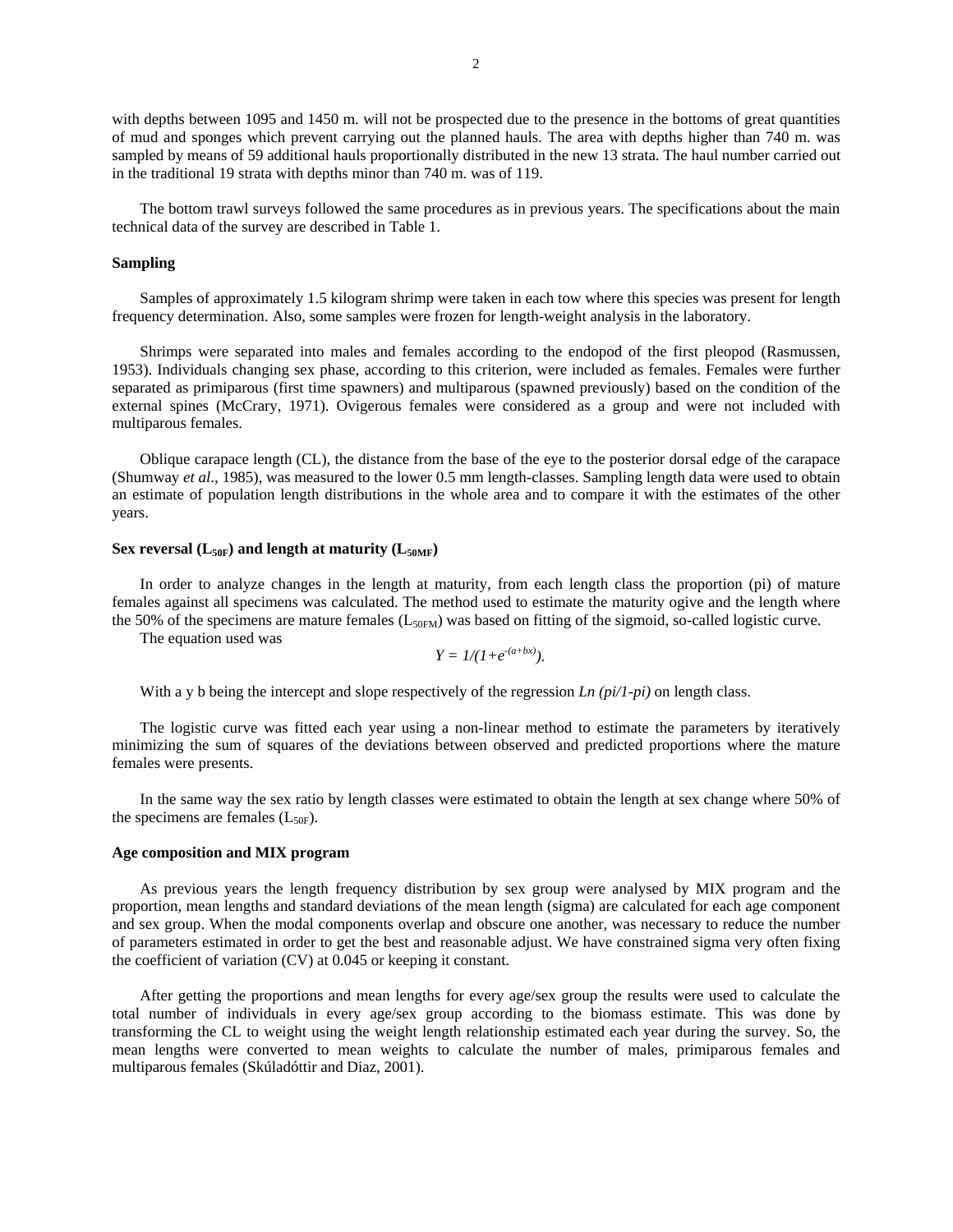#### **Small mesh size bag on the cod-end**

Knowing that mean size of shrimp coincides with the selection range of the 35 mm mesh currently used, a bag with 6 mm mesh size was attached as last years to the cod-end of the Lofoten gear, just in a position where escapement is believed to be the highest. The base of the bag was a square of 36 cm in each side. The whole shrimp caught in the juvenile bag was weighted and measured.

## **Results**

## **Biomass**

This year a total of 178 valid bottom trawls were completed with Lofoten trawl gear in Flemish Cap survey, 119 of them were carried out in the traditional strata prospected from 1988 with depths up to 740 m. (Fig. 1).

Total shrimp biomass, estimated by swept area method and mean catch per tow from 1988 to 2009 are presented in Table 2. The values presented from 1988 to 2002 year are those resultants of the Warren's transformation of the lengths distribution obtained by the R/V *Cornide Saavedra* and the length-weight relationship estimated every year (Casas *et al.* 2005).

The increasing of biomass since 1988 to 1992, coincided with a period of time where there was not a directed fishery to shrimp and the cod stock began to decline. With the beginning of the shrimp fishery in 1993 the biomass declined up to 1997. After that the stock recovered reasonably well although with high annual variability in the last years (historical maximums in 2002 and 2005 were followed by years with lower biomass but at a relative high level). The total and female biomass 2 797 t and 1 782 t respectively estimated in 2009 (Table 2), were around 75 % lower than the estimated in 2008 and next to the historical minimum in the EU series carried out in 1989 confirming the dramatic decline of this stock (Fig. 2). The decrease of shrimp biomass is likely due to the recovery of the cod stock (their most important predator), more than an effect of the shrimp fishery, which has declined in recent years both in effort and in catches (Casas, 2009).

Biomass estimated by depth strata from 1988 to 2009 is shown in Table 3. The presence of shrimp in shallowest strata, with depths less than 140 fathoms (257 m), was scarce in the first years (1988-1995). However, since 1996, a noticeable amount of shrimp occurred in these strata and the estimated biomass increased up to 2002 year where 12 978 tons, about the 36% of the total biomass were estimated in depths lesser than 140 fathoms (Table 4). After 2002 the biomass estimated in these depths declined each year and in 2008 and 2009 was residual (about 0.4 % and 1.9 % respectively of the total biomass). In accordance with this, the catch distributions observed during the 2009 survey (Fig. 3) showed a distribution around the central area of the bank but in depths higher than in previous years.

#### **Adult stock, female biomass**

Total biomass estimates by the series of bottom trawl surveys on Flemish Cap from 1988 to 2009 (Table 2) are quite variable, due to the predominant sizes of the shrimp are in the selection range of the cod-end mesh size used (35 mm), so the biomass estimations are clearly affected by small changes in cod-end mesh size between years. To solve this problem it was proposed to use the shrimp bigger than 20 mm CL (Table 2). The biomass for shrimp bigger than 20 mm CL tried to be an index of the adult biomass not affected by differences in the cod-end mesh size used. The 20 mm CL was chosen because it is approximately the limit between 3 and 4 years old shrimp in this season (Garabana, 1999). The biomass estimated for shrimp bigger than 20 mm. was 1 782 t.

The use of female biomass estimate is also an index not affected by small changes in mesh size, and it is the one used by the NAFO Scientific Council, so it was also included in Table 2. In 2009 the estimated female biomass (1 764 t.) was about 80 % lesser than 2008.

The standard gear used in the surveys was a Lofoten with a cod-end mesh size of 35 mm with the exception of the 1994 and 1998 surveys when a 40 mm and 25 mm cod-end mesh size were used respectively. Consequently, the biomass index in 1994 is supposed to be underestimated and that of 1998 could have been overestimated by a factor of two (del Río, 1998).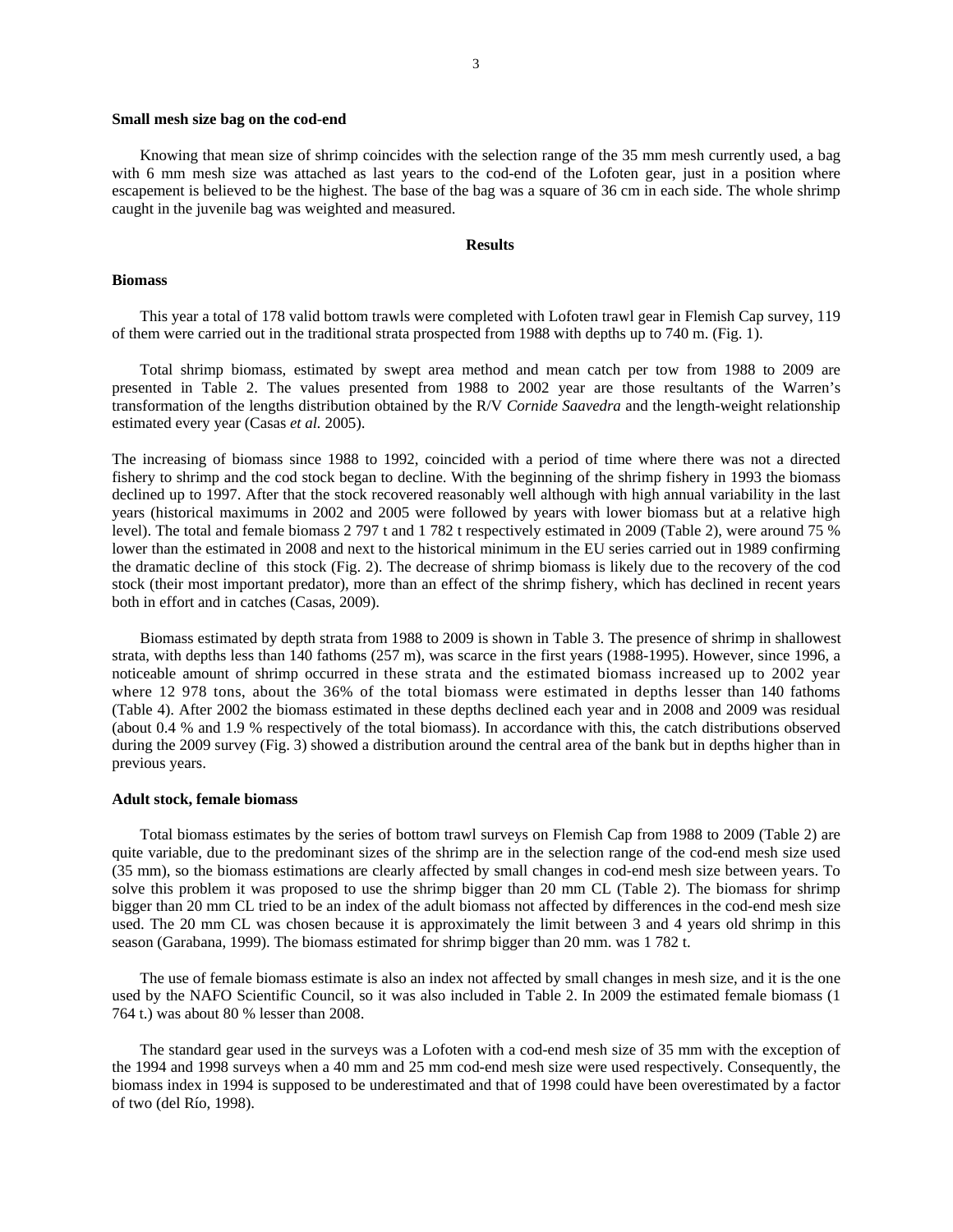In Fig. 2 the adult biomass estimates are compared with the total biomass and female biomass along the series. Differences between these quantities in every year correspond to the greater or smaller catch of young shrimp. These differences are showed as percentage of the total biomass in the Figure 4. Although the smaller size-classes are more directly affected by small changes in the cod-end mesh size the differences between the total biomass and the adult biomass (>20 mm.) showed an increasing trend in the period 1988-2005 from 6% in the beginning of the series to 56% in 2005. Since 2006 the increasing trend changes although in 2009 the percentage increased in respect to 2008. The high value founded in 1998 (60%) was due to the lesser mesh size of the linner codend used (25 mm.), and not comparable conclusions can be thrown.

From the Figure 2 can be also observed as the female biomass from 2004 to 2008 become bigger than the adult biomass ( $>20$  mm.). The reason for that are the low values in the length at sex-change ( $L_{50F}$ ) from those years.

In that sense, the decrease in the length at sex change is a general trend since 1992 to 2006. After that the trend changed and the length at sex change increased all years (Fig.5a.). The length at maturity ( $L_{50\text{MF}}$ ) (Fig. 5b), showed a similar pattern to the length at sex change in the years analyzed.

## **Length frequencies**

The length frequencies and percentages by sex for 2009 are shown in the Table 5. These length frequencies are split into males, primiparous females, multiparous females and ovigerous. The rise of the smallest sizes along the years, fit in general way with the increase of the male percentage in number, getting in 2005 the biggest value in the historical series (75%), with the exception of 1998 (which can not be compared as it was before said). From 2006 the male percentage decreased showing in 2008 survey the lowest percentage of males (34%) in the historical series of the EU survey. In 2009 the percentage of males increased up to 51% as consequence of the disappearance from the stock of the last strong year classes 2002 and 2003.

Length frequencies by depth strata in 2009 were shown in Table 6. As in previous years, the results indicated that the mean shrimp size increases with depth (Table 7). The small size individuals (males) dominated shallowest strata and the large size individuals (females) were present in deepest strata.

The Fig. 6 shows the length distribution by sex on EU Flemish cap 2001-2009 surveys. In 2002 year the youngest modal group (age 1) appeared for first time well represented with a modal length about 9-10 mm. With the exception of 1998, where a lesser mesh size was used in the survey (25 mm.), the most important modal size in the historical series occurred in 2002 and 2005 around 18 and 16.5 mm CL respectively. Since 2006 the importance of the youngest individuals decreased markedly. In 2009 the lack of strong year classes and the successive bad recruitments in the last years have caused a drastic fall in the frequencies of practically all the length groups compared with the obtained in previous years.

The shrimp length distribution estimated in the surveys since 1988 with the Lofoten gear did not record adequately the small size groups in the beginning of the historical series. Since 1996 the age 2 was present in the catches in a significant way and the introduction of the new vessel in 2003 improved the catchability of this age; mainly due to the technological advances in maintaining more stable the performance of the fishing gear.

Since 2001 the routine use of a small mesh size bag attached to the cod-end to collect a portion of the small size shrimp escaping through the meshes was a common alternative. Total catch and length frequencies obtained with the small mesh size bag in 2009 survey are presented in Table 8. The estimated biomass was 8 t. and the length distribution showed two modes at 10 mm and 15 mm. CL, corresponding to age-classes 1 and 2 (Table 9 and Fig. 7).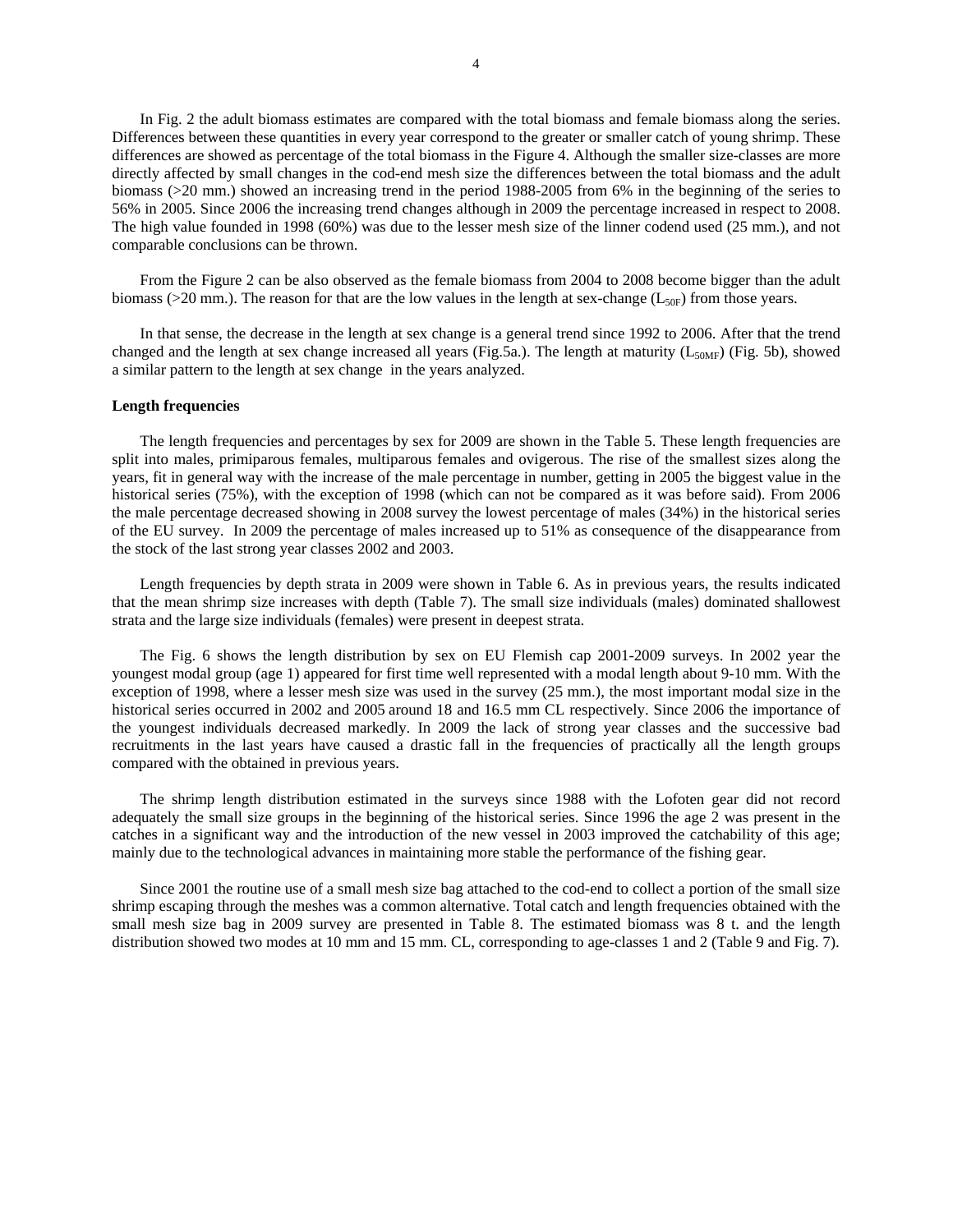## **Length-weight relationship**

Length-weight relationships by sex group in year 2009 are illustrated in Fig. 8. Length-weight equations by sex group for this period were:

| For males:               | $W = 0.00104 \times CL^{2.8239}$ |  | $(N= 975, r^2=0.96)$   |
|--------------------------|----------------------------------|--|------------------------|
| For primiparous females: | $W = 0.00133 \times CL^{2.7310}$ |  | $(N= 1001, r^2=0.92)$  |
| For multiparous females: | $W = 0.00103 \times CL^{2.8093}$ |  | $(N= 631, r^2=0.89)$   |
| All sexes combined:      | $W = 0.00143 \times CL^{2.7097}$ |  | (N= 2607, $r^2=0.98$ ) |

Where W is weight in g and CL is the oblique carapace length in mm.

## **Age structure**

Table 9 and Figures 7 y 9 show the preliminary and visual interpretation of shrimp modal groups and ages from the length distribution obtained by the gear Lofoten and juvenile bag used in 2009.

Age assessment was carried out using the MIX software from the shrimp length distributions estimated every year in the survey series. The results of the modal analysis for annual surveys 2009 is shown in Table 10. The proportions within each sex group are listed as well as mean lengths and standard deviation (sigma) by age-classes.

The results of Table 10 were then used to calculate the mean length, abundance and biomass at age Tables 11, 12 and 13. The results of the modal analysis in 2009 indicated the presence of six age groups (ages 2 to 7) and the age at sex change around 4 years old. The mean lengths by age were generally bigger than the estimated in the last years. With the exception of the age 2 both the abundance and biomass from all age groups decreased markedly in 2009.

At the beginning of the series (1988-1995) the youngest shrimp were considered to be three year olds with lengths between 15.4 and 18.2 mm. Since 1996 shrimps with two years old have been present and the lengths ranged between 12.5 to 15.9 mm. The shrimps with one year old appeared at first time in 1998 and were present up to 2003 with lengths around of 10 mm. Seven years old (exceptionally eight years old in 1991) was the greatest age estimated in the whole of the series with lengths between 26.3 and 32.2 mm. In spite of the variability of the length by age along the years, from the beginning of the series to 2007 it can be observed a decreasing trend in the mean length of all age groups (Fig. 10). This trend was mainly pronounced since 2004, due to the presence in these years of the strong 2002 year class with mean lengths at age below average. In 2008 and 2009 after several years with weak year-classes and successive decline of abundance this trend changes and the mean lengths at age increase next to the average values.

Some strong year-classes may be followed according the abundance by age groups from 1988 to 2006 (Table 12) if the assignation of the age is right. The 1986 year-class stand out in the beginning of historical series with 4, 5 and 6 years olds in the years 1990, 1991 and 1992. The individuals with 4 year olds were also especially abundant in the years 1999-2002 indicating the strong of year-classes 1995, 1996, 1997 and 1998. The 1999 year-class stand out especially judging by the high number of 3 and 5 year olds in 2002 and 2005 years respectively. In these two years both the biomass and the abundance reached out the highest values in the series, especially in 2005 where the strong 2002 year class with 3 years old was also present. In the last years 2004-2009 without presence of 1 year old individuals in the catches and with very low values for the ages 2 and 3 show the 2004-2007 and probably 2008 year classes as weak and below average.

Considering the abundance at age 2 as indicator of recruitment, the number of shrimp of two years old in the survey and from juvenile bag (Table 10) were estimated and the index average-weighed (Fig. 11 and Table 14). In 2009 as well as 2003 y 2006 the trends showed by both indexes were different. Anyway considering the low values estimated from both indexes the 2003-2007 year class ought to be considered as weak year classes.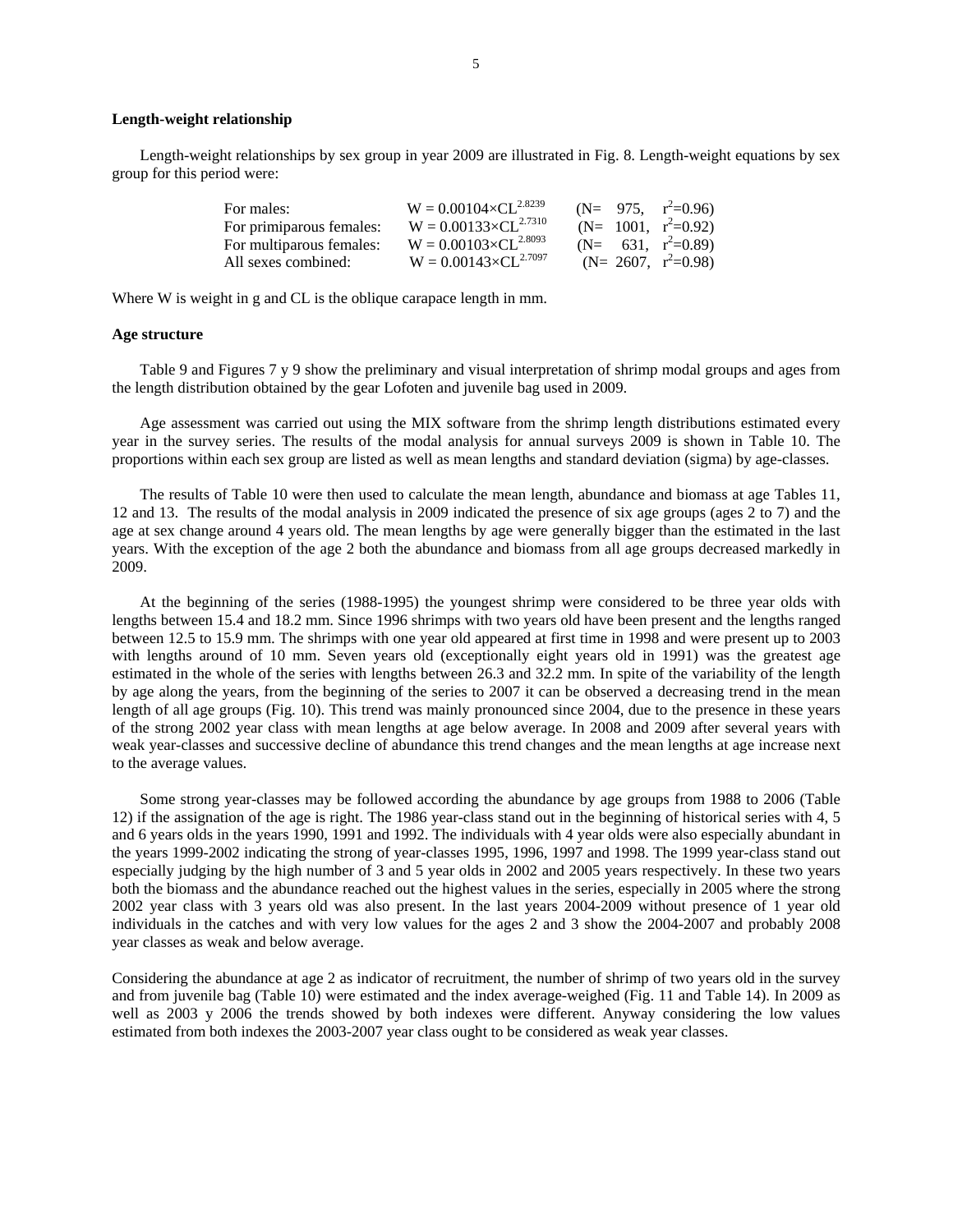## **References**

- Casas, J. M. , J. L. del Rio, J. Teruel and A. Alonso. 2005. Northern Shrimp (*Pandalus borealis*) on Flemish Cap Surveys 2005. *NAFO SCR Doc*., No.78. Serial No. N5183, 28 p.
- Casas, J.M., 2009. Division 3M Northern shrimp (*Pandalus borealis*) Interim Monitoring Update *NAFO SCR Doc*., 09/50. Serial No. N5694, x p.
- Garabana, D. 1999. Northern Shrimp (*Pandalus borealis*) on Flemish Cap in July 1999. *NAFO SCR Doc*., No. 106. Serial No. 4186, 15 p.
- McCrary, J.A. 1971. Sternal spines as a characteristic for differentiating between females of some pandalidae. *J. Fish. Res. Board Can*. 28: 98-100.
- Rasmussen, B. 1953. On the geographical variation on growth and sexual development of the deep sea prawn (*Pandalus borealis*, Kroyer ). *Fish. Dir. Skr. Ser Hav Unders*. 10 (3): 1-160.
- Shumway, S.E., H.C. Perkins, D.F. Schick and A.P. Stikney**.** 1985. Synopsis of biological data on the Pink Shrimp (*Pandalus borealis*, Kroyer, 1838). *NOAA Techn. Rep. NMFS* 30, 57 p.
- Skúladóttir, U. and P. Diaz. 2001. Age assessment of Northern Shrimp (*Pandalus borealis*) in EU surveys on Flemish Cap in 1988-2001. *NAFO SCR Doc*., No. 189. Serial No. 4579, 8 p.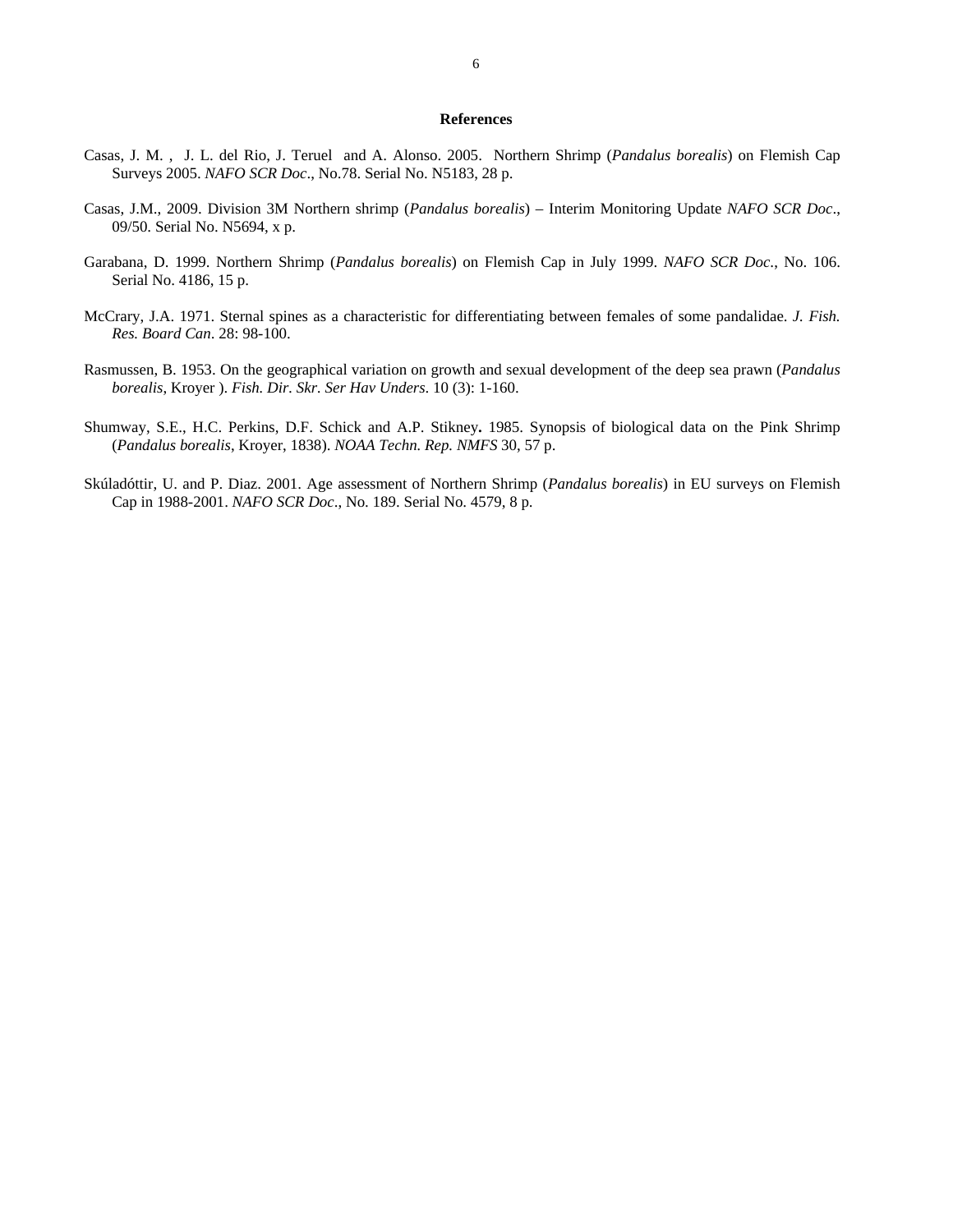| Procedure                                                                                                                                               | Specification                                                                                                                                                                                     |
|---------------------------------------------------------------------------------------------------------------------------------------------------------|---------------------------------------------------------------------------------------------------------------------------------------------------------------------------------------------------|
| Vessel<br><b>GT</b><br>Power<br>Maximun trawling depth<br>Trawl winch                                                                                   | R/V Vizconde de Eza<br>1400 t<br>1 800 HP<br>1 450 m<br>Automatic control on warp tension                                                                                                         |
| Mean trawling speed                                                                                                                                     | 3.5 knots                                                                                                                                                                                         |
| Trawling time                                                                                                                                           | 30 minutes effective time                                                                                                                                                                         |
| Fishing gear                                                                                                                                            | type Lofoten                                                                                                                                                                                      |
| footrope / handrope<br>footgear<br>mesh size in cod-end<br>bridle<br>trawl doors<br>vertical opening<br>warp length<br>warp diameter<br>dan leno bobbin | $31.20 / 17.70$ m<br>27 steel bobbins of 35 cm<br>$35 \text{ mm}$<br>100 meters, 45 mm, 200 Kg/100m<br>polyvalent, 850 Kg<br>3.5 <sub>m</sub><br>$10 \times depth (m.)^{0.775}$<br>20<br>not used |
| Type of survey                                                                                                                                          | Stratified sampling                                                                                                                                                                               |
| Station selection procedure                                                                                                                             | Random                                                                                                                                                                                            |
| Criterion to change position of a<br>selected tow                                                                                                       | unsuitable bottom for trawling according to ecosonder register.<br>$\overline{a}$<br>Information on gear damage from previous surveys.                                                            |
| Criterion to reject data from tow                                                                                                                       | tears in cod-end<br>severe tears in the gear<br>$\overline{\phantom{a}}$<br>less than 20 minutes tow<br>$\overline{\phantom{a}}$<br>bad behaviour of the gear                                     |
| Daily period for fishing                                                                                                                                | 6.00 to 22.00 hours                                                                                                                                                                               |
| Species for sampling                                                                                                                                    | All fish, squid and shrimp                                                                                                                                                                        |

**Table 1**. Technical data of bottom trawl research surveys on EU Flemish Cap 2009.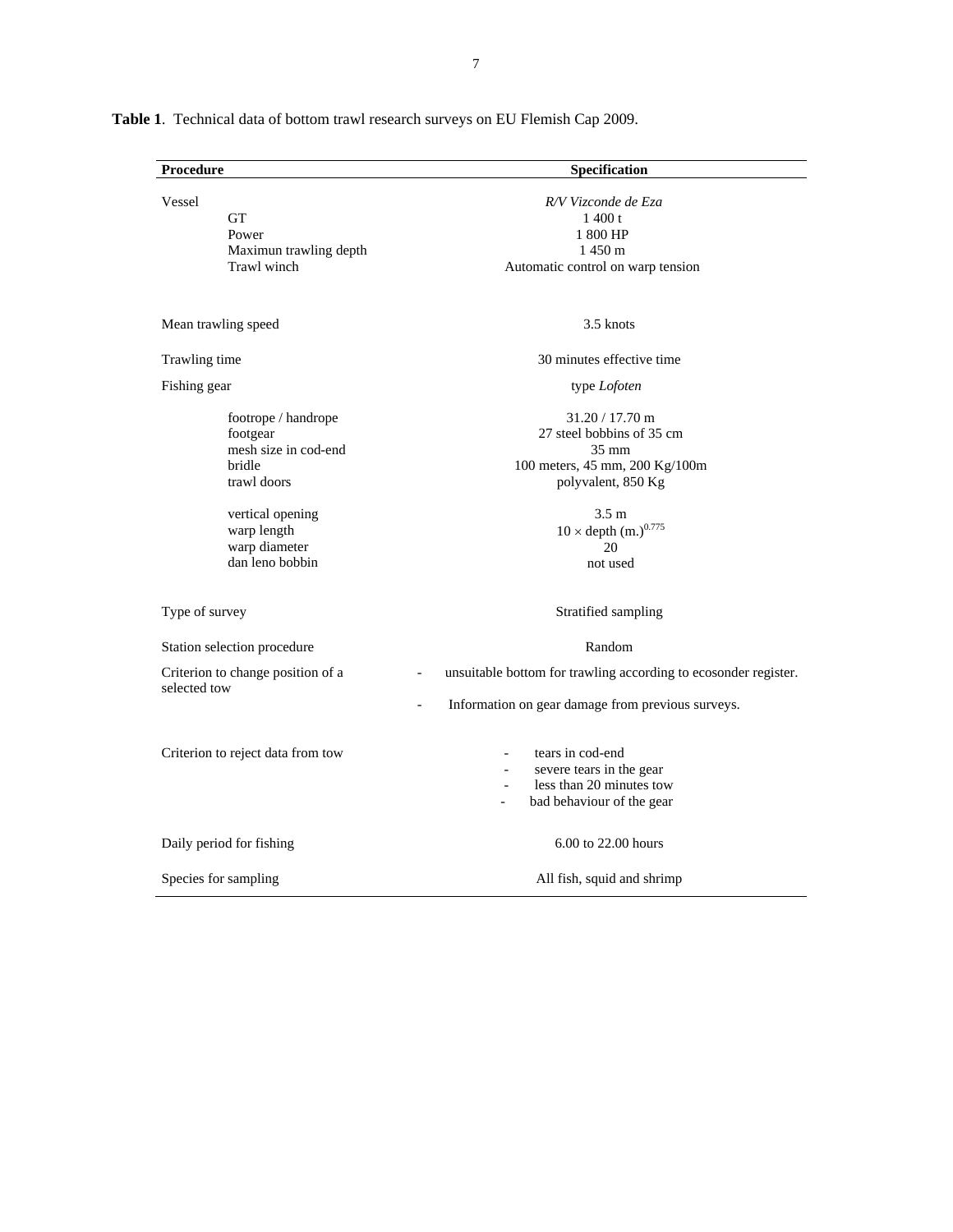| Year                   | Mean catch<br>per tow<br>(kg) | <b>Total Biomass</b><br>(tons) | <b>Biomass</b><br>$CL > 20$ mm<br>(tons) | Female Biomass<br>(tons) | Female Mean<br>catch per tow<br>(kg) |
|------------------------|-------------------------------|--------------------------------|------------------------------------------|--------------------------|--------------------------------------|
| 1988                   | 6.98                          | 5615                           | 5255                                     | 4525                     | 5.63                                 |
| 1989                   | 2.80                          | 2252                           | 2082                                     | 1359                     | 1.69                                 |
| 1990                   | 4.23                          | 3405                           | 2756                                     | 1363                     | 1.69                                 |
| 1991                   | 14.12                         | 11352                          | 10306                                    | 6365                     | 7.91                                 |
| 1992                   | 30.48                         | 24508                          | 23214                                    | 15472                    | 19.24                                |
| 1993                   | 14.52                         | 11673                          | 8596                                     | 6923                     | 8.61                                 |
| 1994 <sup>1</sup>      | 4.82                          | 3879                           | 3702                                     | 2945                     | 3.66                                 |
| 1995                   | 9.05                          | 7276                           | 6379                                     | 4857                     | 6.04                                 |
| 1996                   | 13.01                         | 10461                          | 8083                                     | 5132                     | 6.38                                 |
| 1997                   | 9.26                          | 7449                           | 6344                                     | 4885                     | 6.07                                 |
| 1998 <sup>2</sup>      | 48.95                         | 39367                          | 15562                                    | 11444                    | 14.23                                |
| 1999                   | 30.70                         | 24692                          | 15073                                    | 13669                    | 17.00                                |
| 2000                   | 23.63                         | 19003                          | 10649                                    | 10172                    | 12.65                                |
| 2001                   | 33.83                         | 27204                          | 17462                                    | 13336                    | 16.58                                |
| 2002                   | 45.40                         | 36510                          | 17319                                    | 17091                    | 21.25                                |
| 2003                   | 26.22                         | 21087                          | 13070                                    | 11589                    | 14.41                                |
| 2004                   | 25.10                         | 20182                          | 12027                                    | 12081                    | 15.02                                |
| 2005                   | 38.14                         | 30675                          | 13609                                    | 14381                    | 17.88                                |
| 2006                   | 20.19                         | 16235                          | 8578                                     | 11477                    | 14.27                                |
| 2007                   | 21.20                         | 17046                          | 11632                                    | 12843                    | 15.97                                |
| 2008                   | 13.79                         | 11092                          | 7857                                     | 8630                     | 10.73                                |
| 2009                   | 3.48                          | 2797                           | 1782                                     | 1764                     | 2.19                                 |
| codend mesh-size 40 mm |                               |                                |                                          |                          |                                      |

**Table 2**. Different indexes of shrimp estimated by swept area method in the years 1988-2009 on EU Flemish Cap surveys. From 1988-2002 the data were transformed by Warren method.

 $2^2$  codend mesh-size 25 mm liner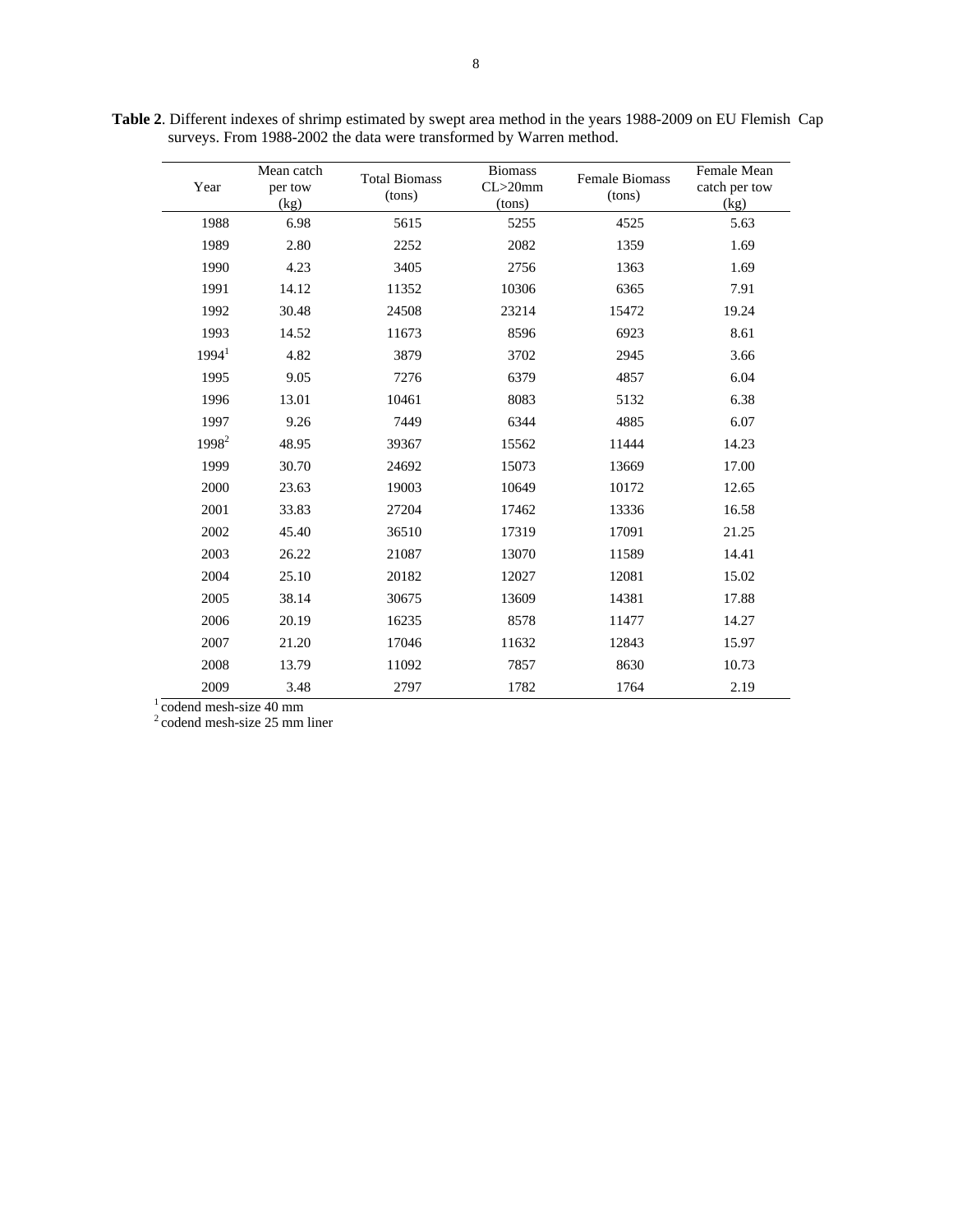| Stratum        | Depth<br>(Fathoms) | 1988 | 1989 | 1990 | 1991 | 1992 | 1993 | $1994^1$       | 1995 | 1996 |      | 1997 1998 <sup>2</sup> | 1999 | 2000 | 2001 | 2002 | 2003 | 2004         | 2005     | 2006 | 2007             | 2008             | 2009             |
|----------------|--------------------|------|------|------|------|------|------|----------------|------|------|------|------------------------|------|------|------|------|------|--------------|----------|------|------------------|------------------|------------------|
| -1             | 70-80              |      |      |      |      |      |      |                |      |      |      |                        |      |      |      |      | 3    | $\mathbf{0}$ |          |      | $\mathbf{0}$     |                  |                  |
| $\overline{c}$ | 81-100             |      |      |      |      |      |      |                |      |      |      | 175                    |      |      | 69   | 112  | 690  | 217          | 164      | 8    | 50               | $\mathbf{0}$     |                  |
| 3              | 101-140            |      |      |      | 10   |      |      |                |      | 148  | 39   | 639                    | 450  | 1486 | 2169 | 5527 | 1817 | 2107         | 1023     | 477  | 20               | 11               |                  |
| 4              | 101-140            |      |      |      |      |      |      |                |      |      |      | 239                    | 596  | 306  | 1099 | 1942 | 637  | 785          | 2395     | 1195 | 11               | -1               | 23               |
| 5              | 101-140            |      |      |      |      | 8    |      |                |      | 26   | 110  | 1107                   | 1948 | 2135 | 2782 | 2445 | 3780 | 867          | 695      | 664  | 558              | 11               | $\boldsymbol{2}$ |
| 6              | 101-140            |      |      |      | 32   | 2    | 5    |                | 20   | 422  | 161  | 2915                   | 1142 | 657  | 2112 | 2951 | 1667 | 1250         | 883      | 299  | 462              | 23               | 25               |
| $\overline{7}$ | 141-200            |      | 30   | 400  | 1265 | 3763 | 2704 | 117            | 506  | 1336 | 988  | 4056                   | 3072 | 2213 | 3006 | 4632 | 1521 | 3108         | 2607     | 1370 | 1642             | 468              | 28               |
| 8              | 141-200            |      |      | 88   | 248  | 1662 | 826  | $\overline{4}$ | 248  | 676  | 393  | 2402                   | 2507 | 1140 | 2900 | 4257 | 1110 | 2043         | 4585     | 3084 | 709              | 1938             | 278              |
| 9              | 141-200            | 133  | 69   | 35   |      |      | 135  |                | 613  | 459  | 412  | 3981                   | 1139 | 1110 | 1483 | 1754 | 819  | 673          | 583      | 1435 | 1277             | 1159             |                  |
| 10             | 141-200            | 275  | 75   | 321  | 2103 | 3235 | 1778 | 752            | 1315 | 1148 | 1099 | 7186                   | 4052 | 2771 | 3760 | 3748 | 4685 | 2489         | 2447     | 614  | 3248             | 671              | 155              |
| 11             | 141-200            | 263  |      | 148  | 1144 | 4096 | 1335 | 447            | 650  | 1235 | 1018 | 6049                   | 3017 | 3005 | 4091 | 3460 | 3003 | 2350         | 2284     | 1086 | 2878             | 368              | 179              |
| 12             | 201-300            | 2170 | 505  | 512  | 2361 | 4654 | 2115 | 636            | 1201 | 1295 | 1195 | 2042                   | 2127 | 1082 | 845  | 1468 | 378  | 1222         | 1510     | 1524 | 1965             | 1585             | 528              |
| 13             | 201-300            |      | 66   | 64   | 89   | 38   | 136  |                | 28   | 687  | 554  | 1580                   | 1465 | 43   | 620  | 217  | 23   | 230          | 689      | 691  | 373              | 1080             | 131              |
| 14             | 201-300            | 618  | 375  | 623  | 995  | 2543 |      | 679            | 792  | 1076 | 426  | 3034                   | 1717 | 689  | 843  | 2014 | 303  | 726          | 2155     | 923  | 1481             | 1593             | 206              |
| 15             | 201-300            | 963  | 451  | 855  | 2004 | 3605 | 2292 | 1078           | 1370 | 1278 | 478  | 2575                   | 1156 | 1753 | 837  | 1108 | 483  | 993          | 1039     | 1539 | 1597             | 1944             | 602              |
| 16             | 301-400            | 777  | 253  | 355  | 179  | 420  | 139  | 49             | 57   | 237  | 168  | 515                    | 172  | 464  | 375  | 506  | 92   | 696          | 1099     | 840  | 526              | 136              | 154              |
| 17             | 301-400            |      |      |      |      |      | 35   |                |      |      |      |                        |      |      |      | 3    |      |              | 5        | 196  | 56               | 33               | $\sqrt{2}$       |
| 18             | 301-400            |      |      |      |      |      | 175  |                |      | 43   | 9    |                        |      | 6    |      | 44   |      | 42           | 42       | 115  | 8                | 10               | 5                |
| 19             | 301-400            | 134  | 359  |      | 792  | 388  |      | 118            | 467  | 397  | 404  | 887                    | 109  | 121  | 229  | 311  | 61   | 366          | 402      | 173  | 187              | 61               | 257              |
| 20             | 401-500            |      |      |      |      |      |      |                |      |      |      |                        |      |      |      |      |      | 6            | 250      | 29   | 20               | $\tau$           |                  |
| 28             | 401-500            |      |      |      |      |      |      |                |      |      |      |                        |      |      |      |      |      | 52           | 130      | 175  | 54               | 71               | 12               |
| 29             |                    |      |      |      |      |      |      |                |      |      |      |                        |      |      |      |      |      |              |          |      |                  | $\mathbf{0}$     |                  |
| 33             | 401-500            |      |      |      |      |      |      |                |      |      |      |                        |      |      |      |      |      |              | 5        |      | $\mathbf{0}$     | $\boldsymbol{0}$ |                  |
| 21             | 501-600            |      |      |      |      |      |      |                |      |      |      |                        |      |      |      |      |      |              | $\theta$ |      |                  | $\theta$         |                  |
| 34             | 501-600            |      |      |      |      |      |      |                |      |      |      |                        |      |      |      |      |      |              | 13       |      | $\boldsymbol{0}$ |                  |                  |

**Table 3**. Total shrimp biomass estimated by strata (tons) in the years 1988-2009 from EU Flemish Cap surveys. Between 1988 and 2002 data were transformed by Warren's method.

 $\frac{1}{2}$ codend mesh-size 40 mm<br> $\frac{2}{2}$ codend mesh-size 25 mm liner

9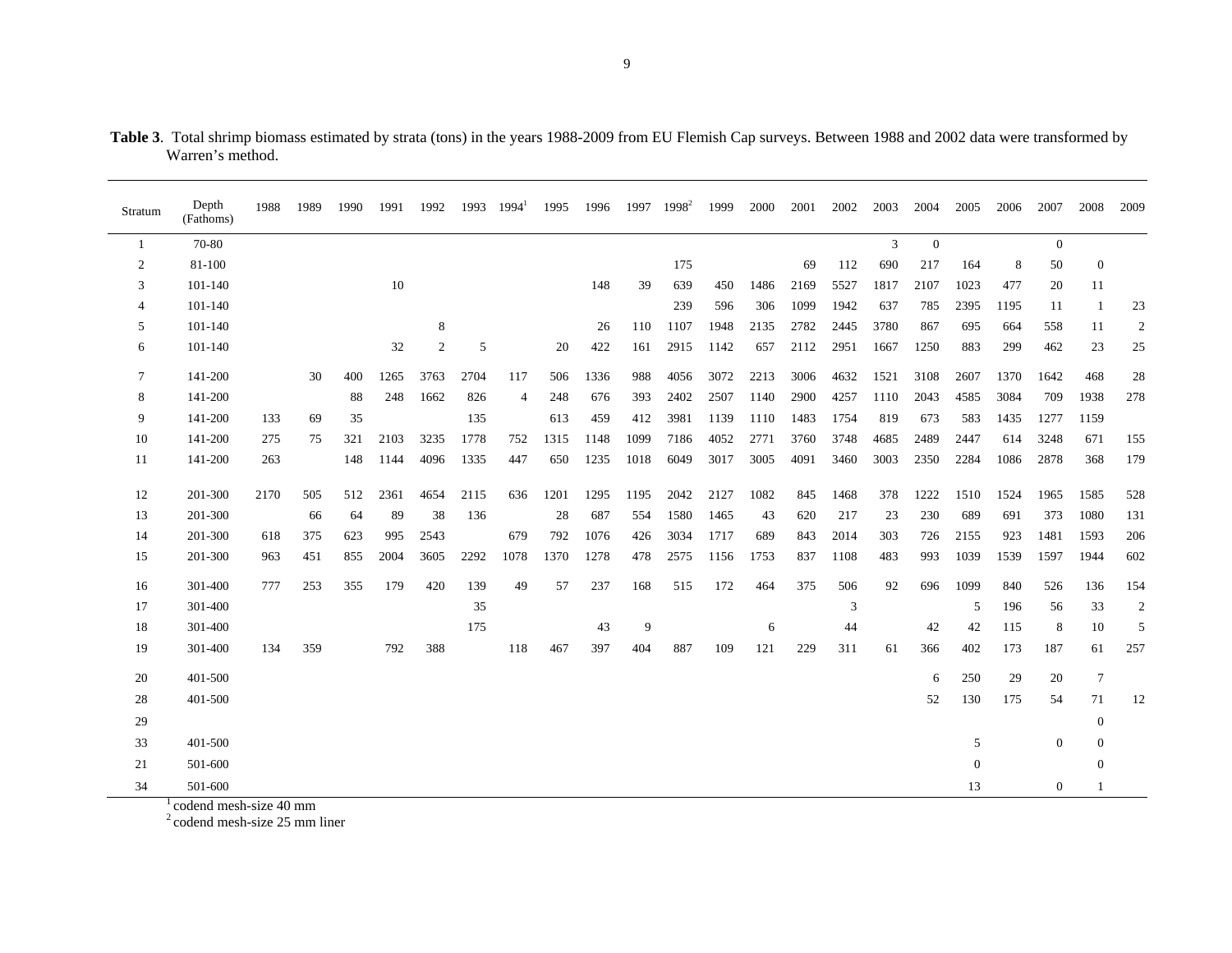| Year                                       | 1995    | 1996 | 1997 | 1998 <sup>1</sup> | 1999 | 2000                    | 2001 | 2002  | 2003 | 2004        | 2005  | 2006  | 2007 | 2008    | 2009 |
|--------------------------------------------|---------|------|------|-------------------|------|-------------------------|------|-------|------|-------------|-------|-------|------|---------|------|
| Biomass (tons)<br>$(< 140$ fathoms)        | 20      | 596  | 309  | 5075              | 4136 | 4584                    | 8231 | 12978 | 8594 | 5226        | 5160  | 2643  | 1101 | 46      | 50   |
| % of Total<br>biomass<br>$(< 140$ fathoms) | $0.3\%$ | 5.7% | 4.2% | 12.9%             |      | 16.8% 24.2% 30.2% 35.6% |      |       |      | 40.8% 25.9% | 21.0% | 16.3% | 6.5% | $0.4\%$ | 1.9% |

**Table 4**. Shrimp Biomass in depths lower than 140 fathoms (257 meters) and percentage of total biomass from EU Flemish Cap 1995 - 2009 surveys.

codend mesh-size 25 mm liner

**Table 5.** Shrimp length frequencies  $(x 10<sup>4</sup>)$  and percentages by sex and maturity stage from EU Flemish Cap 2009.

| LENGTH       |              | <b>FEMALES</b> |                |                  |  |  |  |  |  |  |  |  |  |
|--------------|--------------|----------------|----------------|------------------|--|--|--|--|--|--|--|--|--|
| (mm CL)      | <b>MALES</b> | Primiparous    | Multiparous    | Ovigerous        |  |  |  |  |  |  |  |  |  |
| 8            | 3            |                |                |                  |  |  |  |  |  |  |  |  |  |
| 8.5          |              |                |                |                  |  |  |  |  |  |  |  |  |  |
| 9            |              |                |                |                  |  |  |  |  |  |  |  |  |  |
| 9.5          | 10           |                |                |                  |  |  |  |  |  |  |  |  |  |
| 10           | 5            |                |                |                  |  |  |  |  |  |  |  |  |  |
| 10.5         | 14           |                |                |                  |  |  |  |  |  |  |  |  |  |
| 11           | 11           |                |                |                  |  |  |  |  |  |  |  |  |  |
| 11.5         | 3            |                |                |                  |  |  |  |  |  |  |  |  |  |
| 12           | 17           |                |                |                  |  |  |  |  |  |  |  |  |  |
| 12.5         | 29           | $\overline{4}$ |                |                  |  |  |  |  |  |  |  |  |  |
| 13           | 90           | 17             |                |                  |  |  |  |  |  |  |  |  |  |
| 13.5         | 204          | 12             |                |                  |  |  |  |  |  |  |  |  |  |
| 14           | 539          | 23             |                |                  |  |  |  |  |  |  |  |  |  |
| 14.5         | 1189         | 59             |                |                  |  |  |  |  |  |  |  |  |  |
| 15           | 1744         | 58             | $\overline{4}$ |                  |  |  |  |  |  |  |  |  |  |
| 15.5         | 2442         | 105            |                |                  |  |  |  |  |  |  |  |  |  |
| 16           | 2839         | 142            | 3              |                  |  |  |  |  |  |  |  |  |  |
| 16.5         | 2717         | 155            | 29             |                  |  |  |  |  |  |  |  |  |  |
| 17           | 2749         | 146            | 23             |                  |  |  |  |  |  |  |  |  |  |
| 17.5         | 2483         | 312            | 25             |                  |  |  |  |  |  |  |  |  |  |
| 18           | 3008         | 382            | 21             |                  |  |  |  |  |  |  |  |  |  |
| 18.5         | 2690         | 520            | 45             |                  |  |  |  |  |  |  |  |  |  |
| 19           | 2000         | 939            | 30             |                  |  |  |  |  |  |  |  |  |  |
| 19.5         | 1507         | 1422           | 186            |                  |  |  |  |  |  |  |  |  |  |
| 20           | 1432         | 1902           | 202            |                  |  |  |  |  |  |  |  |  |  |
| 20.5         | 868          | 2248           | 437            |                  |  |  |  |  |  |  |  |  |  |
| 21           | 588          | 2155           | 536            |                  |  |  |  |  |  |  |  |  |  |
| 21.5         | 276          | 2227           | 733            |                  |  |  |  |  |  |  |  |  |  |
| 22           | 175          | 1693           | 861            |                  |  |  |  |  |  |  |  |  |  |
| 22.5         | 54           | 1481           | 1144           |                  |  |  |  |  |  |  |  |  |  |
| 23<br>23.5   | 59<br>8      | 1041           | 981<br>957     |                  |  |  |  |  |  |  |  |  |  |
| 24           | 30           | 654<br>358     | 704            |                  |  |  |  |  |  |  |  |  |  |
| 24.5         |              | 252            | 624            |                  |  |  |  |  |  |  |  |  |  |
| 25           |              | 97             | 561            |                  |  |  |  |  |  |  |  |  |  |
| 25.5         | 30           | 127            | 488            |                  |  |  |  |  |  |  |  |  |  |
| 26           |              | 53             | 360            |                  |  |  |  |  |  |  |  |  |  |
| 26.5         |              | 1              | 171            |                  |  |  |  |  |  |  |  |  |  |
| 27           |              | 3              | 322            |                  |  |  |  |  |  |  |  |  |  |
| 27.5         |              |                | 33             |                  |  |  |  |  |  |  |  |  |  |
| 28           |              |                | 128            |                  |  |  |  |  |  |  |  |  |  |
| 28.5         |              |                | 97             |                  |  |  |  |  |  |  |  |  |  |
| 29           |              |                | 1              |                  |  |  |  |  |  |  |  |  |  |
| 29.5         |              |                | 31             |                  |  |  |  |  |  |  |  |  |  |
| 30           |              |                | 3              |                  |  |  |  |  |  |  |  |  |  |
| Total        | 29813        | 18588          | 9740           |                  |  |  |  |  |  |  |  |  |  |
| Percentage % | 51.28        | 31.97          | 16.75          | $\boldsymbol{0}$ |  |  |  |  |  |  |  |  |  |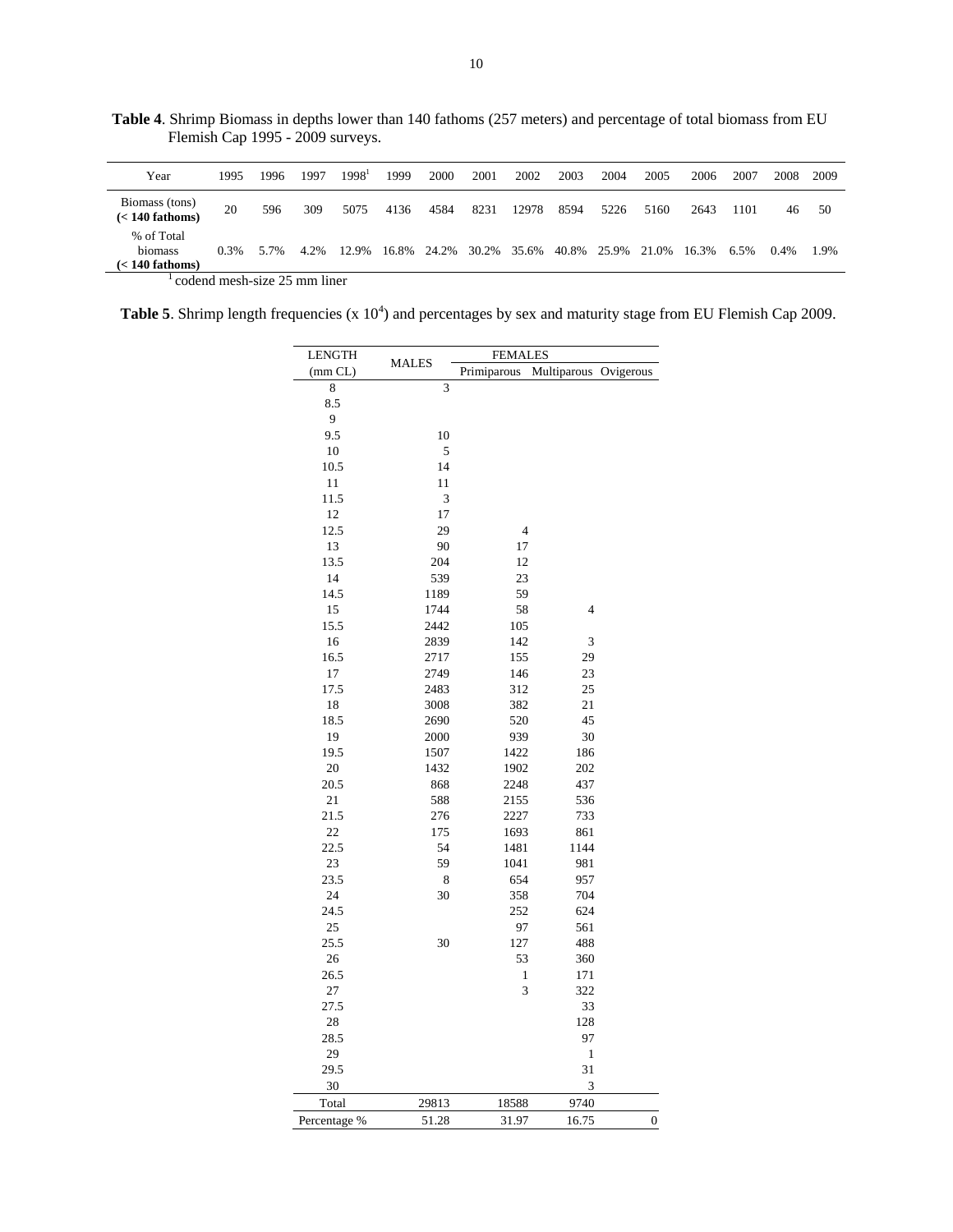| Length    |                |                          |                           |                       |                           |   |                  | <b>STRATA</b> |              |        |                |                           |     |                |                  |              |                |                |
|-----------|----------------|--------------------------|---------------------------|-----------------------|---------------------------|---|------------------|---------------|--------------|--------|----------------|---------------------------|-----|----------------|------------------|--------------|----------------|----------------|
| $mm$ (CL) | $\mathfrak{Z}$ | $\overline{4}$           | 5                         | $\boldsymbol{7}$<br>6 | $\,8\,$                   | 9 | 10               | 11            | 12           | 13     | 14             | 15                        | 16  | 17             | 18               | 19           |                | 28 TOTAL       |
| $\,8\,$   |                |                          | 3                         |                       |                           |   |                  |               |              |        |                |                           |     |                |                  |              |                | $\mathfrak{Z}$ |
| $\ \ 8.5$ |                |                          |                           |                       |                           |   |                  |               |              |        |                |                           |     |                |                  |              |                |                |
| 9         |                |                          |                           |                       |                           |   |                  |               |              |        |                |                           |     |                |                  |              |                |                |
| 9.5       |                |                          |                           | $\mathbf{1}$          |                           |   | $\,8\,$          |               |              |        |                |                           |     |                |                  |              |                | $10\,$         |
| 10        |                |                          | 3                         | $\sqrt{2}$            |                           |   |                  |               |              |        |                |                           |     |                |                  |              |                | $\sqrt{5}$     |
| 10.5      | $\overline{4}$ |                          | $\ensuremath{\mathsf{3}}$ | $\mathfrak{Z}$        | $\ensuremath{\mathbf{3}}$ |   | $1\,$            |               |              |        |                |                           |     |                |                  |              |                | 14             |
| $11\,$    |                |                          | 3                         | $\sqrt{5}$            | $\sqrt{2}$                |   |                  |               |              |        |                |                           |     |                |                  |              |                | 11             |
| 11.5      |                |                          |                           | $\mathfrak z$         |                           |   |                  |               |              |        |                |                           |     |                |                  |              |                | $\sqrt{3}$     |
| $12\,$    | $\overline{4}$ |                          |                           | $\sqrt{5}$            | $\boldsymbol{7}$          |   | $1\,$            |               |              |        |                |                           |     |                |                  |              |                | $18\,$         |
| 12.5      | $\overline{4}$ |                          | 6                         | $\sqrt{2}$            | $10\,$                    |   | 10               |               |              |        |                |                           |     |                |                  |              |                | 33             |
| $13\,$    | 13             |                          | 9                         | 30                    | 15                        |   | 13               | 19            |              |        |                | $\sqrt{6}$                |     |                |                  |              |                | $107\,$        |
| 13.5      | 18             |                          | 15                        | 61                    | 25                        |   | 18               | 38            |              |        |                | 36                        |     |                |                  | $\sqrt{2}$   |                | $216\,$        |
| 14        | $22\,$         | $\mathbf{1}$             | $28\,$                    | 112                   | 54                        |   | 87               | 120           | $\mathbf{1}$ |        | 24             | 95                        |     |                |                  | $\,$ 8 $\,$  |                | 564            |
| 14.5      | 128            | $\mathbf{1}$             | 46                        | 165                   | 149                       |   | 121              | 210           | 71           |        | 135            | 201                       |     |                |                  |              |                | 1253           |
| 15        | 239            | 3                        | 57                        | 192                   | 308                       |   | 225              | 393           | 41           | 12     | 81             | 229                       |     |                |                  |              |                | 1815           |
| 15.5      | 243            | $\mathbf{1}$             | 48                        | 182                   | 419                       |   | 258              | 725           | 119          | $23\,$ | 74             | 416                       |     |                |                  |              |                | 2558           |
| 16        | 221            | $\overline{\mathcal{L}}$ | 34                        | 94                    | 425                       |   | 335              | 715           | 292          | 23     | 119            | 661                       |     |                |                  | $16\,$       |                | 2996           |
| 16.5      | 84             | $\mathbf{1}$             | 57                        | 52                    | 323                       |   | 180              | 780           | 129          | 24     | 288            | 928                       |     |                |                  | 14           |                | 2914           |
| 17        | 31             | $\sqrt{2}$               | 51                        | $20\,$                | 279                       |   | 258              | 489           | 262          | 35     | 311            | 1078                      | 29  |                |                  | 31           |                | 2931           |
| 17.5      | 9              | $\mathbf{1}$             | 43                        | 21                    | 287                       |   | 207              | 287           | 331          | 46     | 242            | 1242                      |     |                |                  | 61           |                | 2832           |
| $18\,$    |                | $\mathbf{2}$             | 83                        | 16                    |                           |   |                  | 310           | 501          | 92     | 463            | 1347                      |     |                | $\sqrt{2}$       | 64           |                | 3432           |
| 18.5      |                | 4                        | 54                        | 19                    | 217                       |   | 263              | 376           | 472          | 81     | 464            | 1179                      |     |                |                  | 105          | 6<br>6         | 3276           |
| 19        | 9              |                          |                           |                       | 220<br>331                |   | 231              |               | 490          |        | 282            | 993                       | 29  |                |                  |              |                | 2981           |
|           |                | $\mathbf{1}$             | 63                        | 17                    |                           |   | 216              | 164           |              | 219    |                |                           |     |                |                  | 111          |                |                |
| 19.5      |                | 5                        | 55                        | 35                    | 287                       |   | 253              | 177           | 754          | 104    | 364            | 883                       | 59  |                |                  | 95           | 3              | 3131           |
| $20\,$    |                | $\overline{\mathcal{L}}$ | 37                        | 27                    | 500                       |   | 272              | 277           | 448          | 254    | 509            | 1018                      | 29  |                |                  | 111          |                | 3551           |
| 20.5      | $\overline{4}$ | $\overline{\mathcal{L}}$ | 29                        | 23                    | 567                       |   | 312              | 181           | 463          | 266    | 359            | 1060                      | 29  |                | $\sqrt{2}$       | 201          | 6              | 3574           |
| $21\,$    |                | 3                        | $23\,$                    | 15                    | 549                       |   | 280              | 55            | 701          | 185    | 280            | 768                       | 147 | $\sqrt{2}$     |                  | 224          | 8              | 3303           |
| 21.5      |                | $\overline{\mathbf{4}}$  | $\boldsymbol{9}$          | 6                     | 414                       |   | 196              | 90            | 696          | 231    | 347            | 786                       | 117 |                | $\sqrt{5}$       | 287          | $\,8\,$        | 3259           |
| $22\,$    |                | $\mathbf{2}$             | 15                        | 16                    | 346                       |   | 154              | 74            | 748          | 231    | 87             | 687                       | 58  |                | 5                | 266          | 20             | 2761           |
| 22.5      |                | $\,1$                    | 3                         | $\sqrt{2}$            | 277                       |   | 125              | 53            | 961          | 231    | 196            | 420                       | 29  |                | $\sqrt{2}$       | 338          | 12             | 2703           |
| $23\,$    |                | $\overline{4}$           |                           | $\mathfrak{Z}$        | 251                       |   | 31               | 35            | 733          | 127    | 123            | 304                       | 58  | 4              | $\sqrt{2}$       | 376          | 15             | 2107           |
| 23.5      |                | 3                        | 3                         |                       | 163                       |   | $23\,$           | 18            | 520          | 104    | 101            | 226                       | 59  | 4              | 5                | 368          | 9              | 1636           |
| $24\,$    |                | $\overline{4}$           |                           |                       | 20                        |   | 15               | 52            | 395          | 58     | 12             | 70                        | 117 | $\overline{4}$ | 20               | 309          | 9              | 1107           |
| 24.5      |                |                          |                           |                       | $8\sqrt{1}$               |   | $\boldsymbol{7}$ |               | 291          | 58     | 15             | 74                        | 59  | 6              | 11               | 260          | 19             | 899            |
| $25\,$    |                |                          |                           |                       | $40\,$                    |   |                  | 34            | 275          | 35     | $\overline{4}$ | $32\,$                    | 59  | 3              | 8                | 159          | 9              | 671            |
| 25.5      |                |                          |                           |                       |                           |   |                  |               | 83           | 35     | 26             | 25                        | 235 | $\mathbf{1}$   | $\boldsymbol{7}$ | 223          | 19             | 667            |
| 26        |                |                          |                           |                       |                           |   |                  |               | 66           | 12     | $\sqrt{2}$     | 10                        | 176 |                | 5                | 135          | $\sqrt{2}$     | 416            |
| 26.5      |                |                          |                           |                       |                           |   |                  |               | 47           |        |                |                           | 59  | $\,1$          |                  | 63           | $12\,$         | 186            |
| 27        |                |                          |                           |                       |                           |   |                  |               | $\,$ 8 $\,$  |        |                |                           | 264 | $\mathbf{2}$   |                  | 46           |                | 326            |
| 27.5      |                |                          |                           |                       |                           |   |                  |               | 3            |        |                |                           |     |                |                  | 29           |                | 33             |
| 28        |                |                          |                           |                       |                           |   |                  |               | 3            |        |                |                           | 117 |                |                  | 6            | $\mathfrak{Z}$ | 132            |
| 28.5      |                |                          |                           |                       |                           |   |                  |               |              |        |                |                           | 88  |                |                  | 8            |                | 98             |
| 29        |                |                          |                           |                       |                           |   |                  |               |              |        |                |                           |     |                |                  | $\mathbf{1}$ |                | $\mathbf{1}$   |
| 29.5      |                |                          |                           |                       |                           |   |                  |               |              |        |                |                           | 29  |                |                  | $\sqrt{2}$   |                | 32             |
| 30        |                |                          |                           |                       |                           |   |                  |               |              |        |                |                           |     |                |                  | 3            |                | 3              |
| Total     | 1033           | 55                       | 780                       |                       | 1129 6569                 |   | 4100             | 5672          |              |        |                | 9904 2486 4908 14774 1846 |     | 27             |                  | 74 3922      | 166            | 58568          |

**Table 6.** Shrimp length frequencies  $(x 10<sup>4</sup>)$  by strata in 2009 from EU Flemish Cap survey.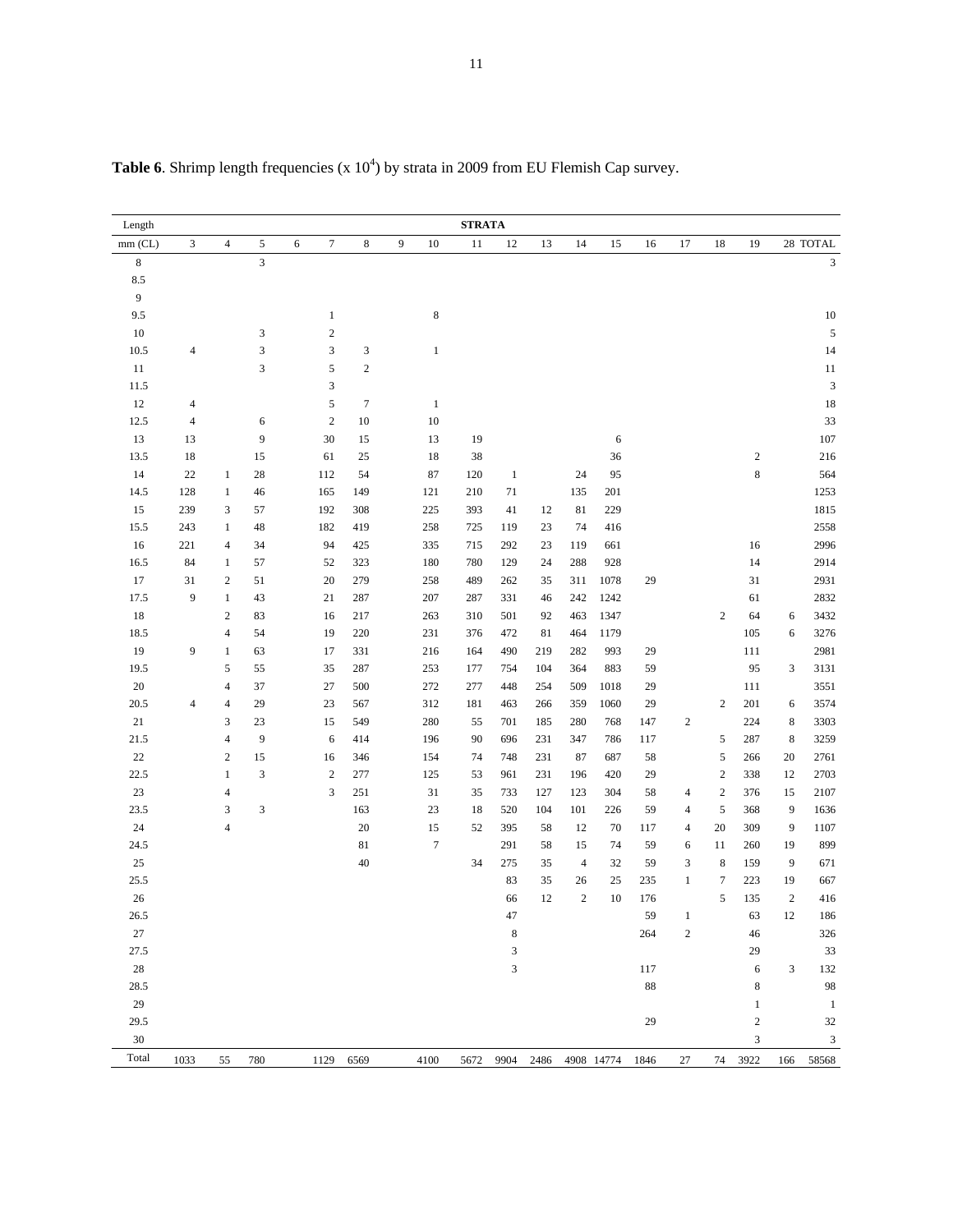|          | Depth range   | Mean lengths (mm |      |
|----------|---------------|------------------|------|
| Strata   | <b>Meters</b> | Fathoms          | CL)  |
| 2        | 147-182       | 81-100           |      |
| $3$ to 6 | 183-256       | 101-140          | 16.3 |
| 7 to 11  | 257-360       | 141-200          | 18.1 |
| 12 to 15 | 361-547       | 201-300          | 19.7 |
| 16 to 19 | 548-733       | 301-400          | 23.2 |
| 20 to 34 | 734-1464      | 401-800          | 23.2 |
| Total    | 147-1464      | 80-800           | 19.5 |

**Table 7**.- Mean lengths by depth range from EU Flemish Cap surveys 2009

**Table 8**. Shrimp length frequencies taken by the small mesh size bag attached to the cod-end in 2009 survey.

| Length (CL)         | Frequency      |
|---------------------|----------------|
| mm                  |                |
| 6                   | 1              |
| 6.5                 | 1              |
| 7                   |                |
| 7.5                 | $\overline{4}$ |
| 8                   | 3              |
| 8.5                 | 14             |
| 9                   | 22             |
| 9.5                 | 31             |
| 10                  | 42             |
| 10.5                | 37             |
| 11                  | 24             |
| 11.5                | 14             |
| 12                  | 12             |
| 12.5                | 9              |
| 13                  | 17             |
| 13.5                | 30             |
| 14                  | 64             |
| 14.5                | 67             |
| 15                  | 66             |
| 15.5                | 49             |
| 16                  | 22             |
| 16.5                | 21             |
| 17                  | 9              |
| 17.5                | 11             |
| 18                  | 7              |
| 18.5                |                |
| 19                  |                |
| 19.5                |                |
| 20                  | 54323          |
| 20.5                |                |
| 21                  |                |
| 21.5                | 1              |
| 22                  | 1              |
| Total               | 596            |
| Catch weight (gr)   | 1125           |
| Sampled weigth (gr) | 1109           |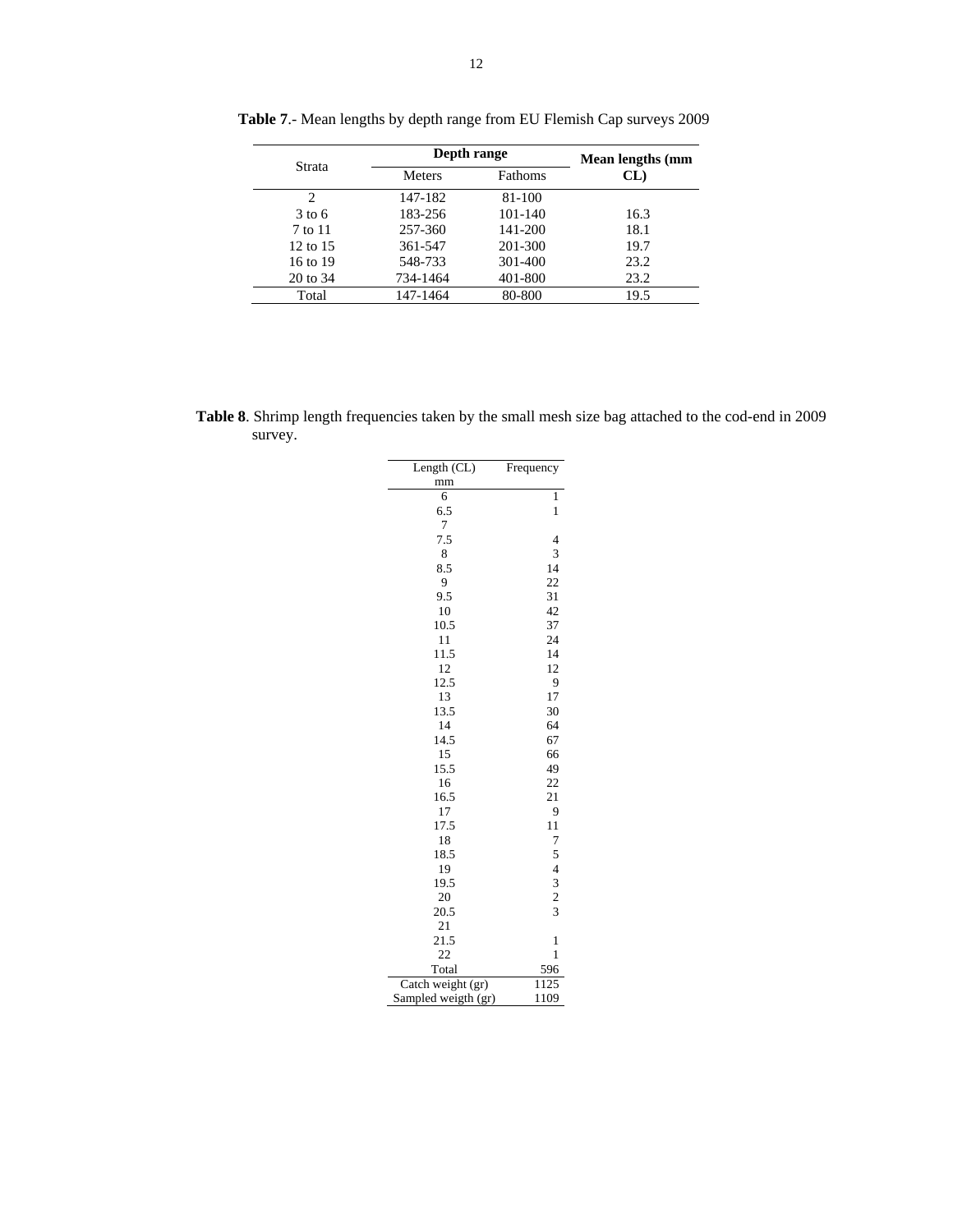|     |       | <b>LOFOTEN</b>           |        |  |  |  |  |  |
|-----|-------|--------------------------|--------|--|--|--|--|--|
|     |       | Modal groups             | Cohort |  |  |  |  |  |
| Age | Males | Females                  |        |  |  |  |  |  |
|     |       |                          |        |  |  |  |  |  |
| 2   | 16.5  |                          | V      |  |  |  |  |  |
| 3   | 18.0  | 18.5                     | Н      |  |  |  |  |  |
| 4   | 20.0  | 21.0                     | т      |  |  |  |  |  |
| 5   | 23.0  |                          |        |  |  |  |  |  |
| 6   |       | 25.0                     | R      |  |  |  |  |  |
|     |       | 27.0                     | P      |  |  |  |  |  |
|     |       | <b>BAG ON THE CODEND</b> |        |  |  |  |  |  |
| Age |       | Modal groups             | Cohort |  |  |  |  |  |
|     |       | 10.0                     | X      |  |  |  |  |  |
| 2   |       | 15.0                     | v      |  |  |  |  |  |
| 3   |       |                          |        |  |  |  |  |  |

**Table 9.** Shrimp modal groups and ages with Lofoten gear and bag in the codend in 2009 from EU Flemish Cap survey interpreted from size distributions.

Table 10. Results of the modal analysis (MIX) by sex and maturity stage from EU Flemish Cap surveys 2009 with Lofoten gear and juvenile bag..

|                                     | Juvenile bag (6mm) |                    |         |              |         | Lofoten gear (35 mm.)         |         |                               |
|-------------------------------------|--------------------|--------------------|---------|--------------|---------|-------------------------------|---------|-------------------------------|
| <b>Sex and</b><br>maturity<br>group |                    | Juvenile bag* (6mm |         | <b>Males</b> |         | <b>Primimarous</b><br>females |         | <b>Multiparous</b><br>females |
| Age                                 | Prop.              | St. Dev.           | Prop.   | St. Dev.     | Prop.   | St. Dev.                      | Prop.   | St. Dev.                      |
| 1                                   | 0.317              | 0.007              |         |              |         |                               |         |                               |
| $\overline{\mathbf{c}}$             | 0.635              | 0.009              | 0.374   | 0.008        | 0.026   | 0.001                         |         |                               |
| 3                                   | 0.048              | 0.006              | 0.466   | 0.009        | 0.110   | 0.004                         | 0.012   | 0.001                         |
| 4                                   |                    |                    | 0.161   | 0.011        | 0.613   | 0.007                         | 0.147   | 0.011                         |
| 5                                   |                    |                    |         |              | 0.248   | 0.007                         | 0.499   | 0.013                         |
| 6                                   |                    |                    |         |              |         |                               | 0.266   | 0.011                         |
| 7                                   |                    |                    |         |              |         |                               | 0.076   | 0.008                         |
| Age                                 | Mean CL            | St. Dev.           | Mean CL | St. Dev.     | Mean CL | St. Dev.                      | Mean CL | St. Dev.                      |
| $\mathbf{1}$                        | 10.17              | 0.028              |         |              |         |                               |         |                               |
| $\mathfrak{2}$                      | 14.91              | 0.032              | 15.89   | 0.022        | 15.78   | 0.040                         |         |                               |
| 3                                   | 18.75              | 0.187              | 18.17   | 0.045        | 18.69   | 0.044                         | 17.63   | 0.092                         |
| 4                                   |                    |                    | 20.11   | 0.058        | 21.00   | 0.021                         | 20.93   | 0.067                         |
| 5                                   |                    |                    |         |              | 23.15   | 0.030                         | 22.89   | 0.053                         |
| 6                                   |                    |                    |         |              |         |                               | 25.10   | 0.089                         |
| 7                                   |                    |                    |         |              |         |                               | 27.36   | 0.107                         |
| Age                                 | Sigma              | St. Dev.           | Sigma   | St. Dev.     | Sigma   | St. Dev.                      | Sigma   | St. Dev.                      |
| $\mathbf{1}$                        | 0.889              | Fixed CV           |         |              |         |                               |         |                               |
| 2                                   | 1.303<br>Fixed CV  |                    | 1.001   | Fixed CV     | 0.710   |                               |         |                               |
| 3                                   | 1.639<br>Fixed CV  |                    | 1.150   | Fixed CV     | 0.841   | Fixed CV                      | 0.743   | Cons. CV                      |
| 4                                   |                    |                    | 1.272   | Fixed CV     | 0.945   | Fixed CV                      | 0.882   | Cons. CV                      |
| 5                                   |                    |                    |         |              | 1.042   | Fixed CV                      | 0.965   | Cons. CV                      |
|                                     |                    |                    |         |              |         |                               |         |                               |
| 6                                   |                    |                    |         |              |         |                               | 1.058   | Cons. CV                      |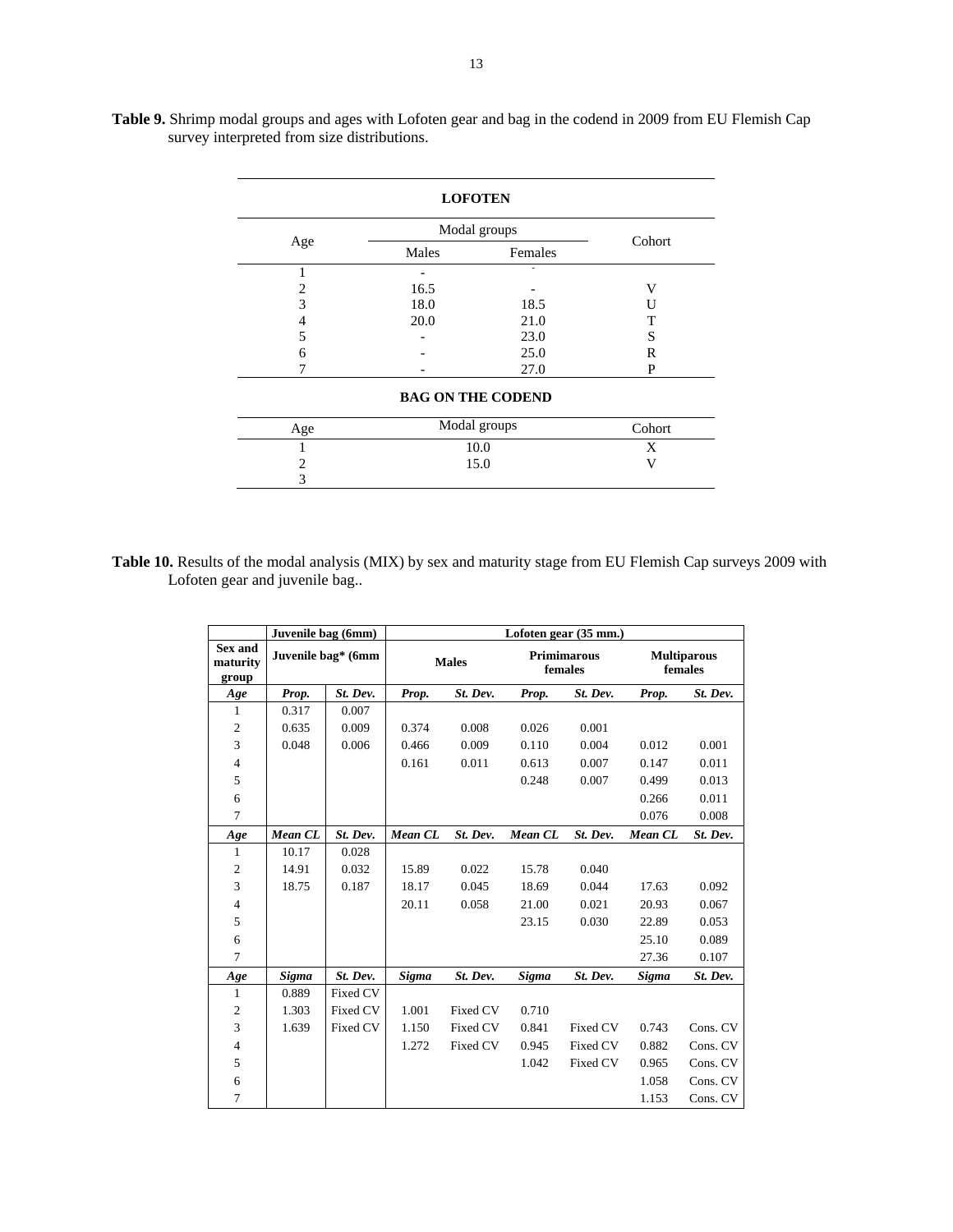| Year       | 1988      | 1989      | 1990 | 1991 | 1992 | 1993 | $1994^{\text{T}}$ |                |                |           | 1995 1996 1997 1998 <sup>2</sup> | 1999      | 2000 | 2001           | 2002 2003 |      | 2004 | 2005 | 2006 2007 |      | 2008 | 2009   | Mean CL |
|------------|-----------|-----------|------|------|------|------|-------------------|----------------|----------------|-----------|----------------------------------|-----------|------|----------------|-----------|------|------|------|-----------|------|------|--------|---------|
| Age-class  |           |           |      |      |      |      |                   |                |                |           |                                  |           |      |                |           |      |      |      |           |      |      |        |         |
|            |           |           |      |      |      |      |                   |                |                |           | 10.3                             | 8.5       | 10.3 | 10.5           | 10.2      | 9.3  |      |      |           |      |      |        | 10.2    |
|            |           |           |      |      |      |      |                   |                |                | 14.4 15.7 | 14.2                             | 14.4      | 14.4 | 14.2 15.1      |           | 15.5 | 14.4 | 12.9 | 12.6      | 12.5 | 13.4 | -15.8  | 14.6    |
|            | 18.2 15.4 |           |      | 18.0 | 18.2 | 15.8 | 17.4              | 16.8           | 20.6           | 19.7      | 18.9                             | 17.7      | 18.3 | 16.5           | 18.3      | 19.5 | 19.0 | 16.6 | 15.7      | 15.3 | 17.7 | 18.2   | 17.9    |
|            | 20.3      | 20.4      | 20.8 | 20.0 | 19.7 | 20.4 |                   | 21.6 21.5 22.6 |                | 23.0      | 21.8                             | 21.7      | 20.4 | 20.4           | 21.7      | 21.1 | 22.2 | 19.9 | 18.1      | 18.9 | 21.0 | 20.8   | 20.7    |
|            | 26.3      | 24.2      | 25.9 | 24.4 | 24.0 | 24.2 | 24.8              |                | 23.0 25.3 24.8 |           |                                  | 23.5 23.8 | 22.7 | 23.1           | 23.7      | 23.3 | 24.1 | 21.9 | 20.7      | 20.6 | 23.4 | 23.0   | 23.2    |
| 6          | 29.5      | 28.7      | 28.8 | 26.5 | 27.3 | 26.3 | 27.9              | 26.0           | 27.5           | 26.5      | 25.9                             | 26.1      |      | 25.0 25.6 25.0 |           | 26.2 | 26.7 | 24.1 | 23.7      | 23.1 | 26.2 | - 25.1 | 25.8    |
|            |           | 32.2 31.7 | 32.1 | 29.6 | 29.2 | 28.3 | 30.3              | 28.4 29.6      |                | 29.3      | 29.0                             | 28.7      | 27.4 | 29.1           | 27.4      | 28.7 | 28.0 | 26.4 | 26.3      | 25.2 |      | 27.5   | 28.3    |
|            |           |           |      | 31.2 |      |      |                   |                |                |           |                                  |           |      |                |           |      |      |      |           |      |      |        | 31.2    |
| Total (mm) | 26.4      | 25.2      | 22.5 | 24.9 | 26.2 | 21.4 | 25.3              | 23.0           | 21.5           | 23.       | 18.1                             | 20.1      | 20.5 | 20.1           | 19.6      | 20.2 | 18.9 | 18.5 | 19.79     | 20.2 | 20.9 | 20.1   | 20.2    |

**Table 11**. Mean length (mm.) at age by years in EU Flemish Cap surveys

 $1$ Codend mesh-size 40 mm.

 $2^2$ Codend mesh-size 25 mm.

**Table 12.** Abundance (10<sup>6</sup>) at age by years in EU Flemish Cap surveys.

| Year<br>Age-class | 1988 | 1989 | 1990 | 1991 | 1992 | 1993 | 1994 | 1995 | 1996 |     | 1997 1998** | 1999 | 2000 | 2001 | 2002 | 2003 | 2004 | 2005 | 2006 | 2007 | 2008 | 2009 |
|-------------------|------|------|------|------|------|------|------|------|------|-----|-------------|------|------|------|------|------|------|------|------|------|------|------|
|                   |      |      |      |      |      |      |      |      |      |     | 94          |      | 9    | 3    | 181  | 14   |      |      |      |      |      |      |
|                   |      |      |      |      |      |      |      |      | 342  | 63  | 5497        | 474  | 107  | 332  | 1100 | 1257 | 2742 | 179  | 58   | 30   | 22   | 112  |
|                   | 13   |      |      | 47   | 159  | 788  | 43   | 243  | 857  | 289 | 4235        | 2392 | 1704 | 1877 | 4787 | 1774 | 960  | 6903 | 301  | 387  | 646  | 154  |
| 4                 | 123  | 82   | 404  | 260  | 146  | 376  | 88   | 276  | 153  | 241 | 707         | 1496 | 1074 | 2015 | 1128 | 548  | 643  | 524  | 1949 | 1221 | 857  | 169  |
|                   | 233  | 81   | 92   | 465  | 440  | 205  | 73   | 120  | 273  | 322 | 789         | 601  | 572  | 1184 | 1047 | 907  | 783  | 1050 | 1205 | 1276 | 575  | 92   |
| O                 | 163  | 83   | 33   | 389  | 1129 | 446  | 181  | 215  | 65   | 115 | 414         | 204  | 349  | 323  | 311  | 243  | 133  | 758  | 522  | 588  | 40   | 25   |
|                   | 15   | - 11 | 2    | 103  | 398  | 49   | 8    | 122  | 44   | 16  | 15          | 8    | -61  | 16   | 55   | 9    | 21   | 141  | 65   | 129  |      |      |
| 8                 |      |      |      | 33   |      |      |      |      |      |     |             |      |      |      |      |      |      |      |      |      |      |      |
| total ('000000)   | 548  | 258  | 530  | 1296 | 2271 | 1864 | 391  | 976  | 1734 |     | 1046 11751  | 5177 | 3876 | 5750 | 8608 | 4753 | 5281 | 9554 | 4098 | 3631 | 2141 | 559  |

 $1$ Codend mesh-size 40 mm.

2Codend mesh-size 25 mm.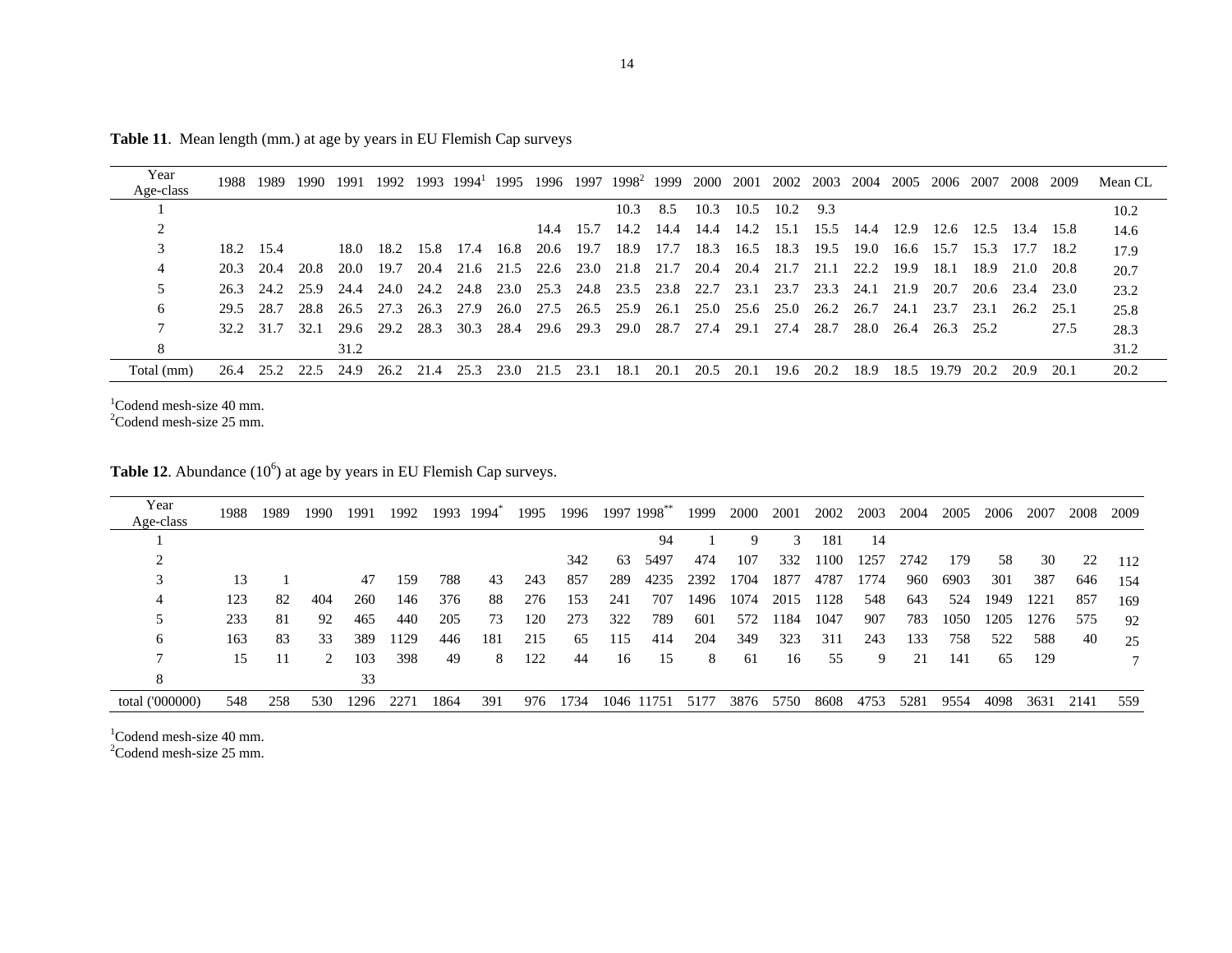| Year         | 1988 | 1989 | 1990 | 1991 | 1992                   | 1993 | 1994 | 1995 | 1996  |      | 1997 1998**                                                            | 1999 | 2000 | 2001 | 2002       | 2003 | 2004 | 2005  | 2006 | 2007 | 2008 | 2009 |
|--------------|------|------|------|------|------------------------|------|------|------|-------|------|------------------------------------------------------------------------|------|------|------|------------|------|------|-------|------|------|------|------|
| Age-class    |      |      |      |      |                        |      |      |      |       |      |                                                                        |      |      |      |            |      |      |       |      |      |      |      |
|              |      |      |      |      |                        |      |      |      |       |      | 60                                                                     | 0.5  | 6    |      | 114        | 6    |      |       |      |      |      |      |
|              |      |      |      |      |                        |      |      |      | 609   | 139  | 9039                                                                   | 832  | 183  | 572  | 2178       | 2541 | 4660 | 187   | .57  | 38   | 33   | 284  |
| 3            | 44   |      |      | 166  | 610                    | 2144 | 145  | 685  | 4552  | 1270 | 16203                                                                  | 7811 | 5924 |      | 5018 16710 | 7134 | 3730 | 15782 | 586  | 837  | 2094 | 573  |
| 4            | 575  | 387  | 2053 | 1214 | 705                    | 2083 | 554  | 1658 | 1071  | 1705 | 4099                                                                   | 9016 | 5233 | 9992 | 6436       | 2762 | 3969 | 2109  | 5882 | 4764 | 4491 | 898  |
| 5            | 2377 | 626  | 888  | 3843 | 3683                   | 1823 | 681  | 892  | 2703  | 2853 | 5719                                                                   | 4784 | 3838 | 8321 | 7758       | 6197 | 6206 | 5702  | 5547 | 6330 | 4084 | 644  |
| 6            | 2334 | 1053 | 436  | 4094 | 13637                  | 4948 | 2374 | 2313 | 827   | 1249 | 4038                                                                   | 2138 | 3112 | 3087 | 2696       | 2339 | 1430 | 5531  | 3606 | 3971 | 390  | 223  |
|              | 285  | 183  | 28   | 1478 | 5801                   | 675  | 124  | 1728 | 700   | 234  | 207                                                                    | 112  | 706  | 215  | 616        | 108  | 254  | 1365  | 621  | 1105 |      | 81   |
| 8            |      |      |      | 557  |                        |      |      |      |       |      |                                                                        |      |      |      |            |      |      |       |      |      |      |      |
| total (ton.) | 5615 | 2252 |      |      | 3405 11352 24436 11673 |      | 3879 | 7276 | 10461 | 7449 | 39365 24695 19002 27206 36508 21087 20248 30675 16299 17045 11092 2704 |      |      |      |            |      |      |       |      |      |      |      |

**Table 13**. Biomass estimated (tons) at age by years in EU Flemish Cap surveys.

 $1$ Codend mesh-size 40 mm.<br>  $2$ Codend mesh-size 25 mm.

| Table 14. Abundance at age 2 average-weighed as indicator of recruitment (R) in the survey (lofoten gear) and from juvenile bag. |  |
|----------------------------------------------------------------------------------------------------------------------------------|--|
|----------------------------------------------------------------------------------------------------------------------------------|--|

| year |          | $R$ (age 2) juvbag $R$ (age 2) lofoten | $R(2)$ juvbag<br>Av_weighed | $R(2)$ lofoten<br>Av_weighed |
|------|----------|----------------------------------------|-----------------------------|------------------------------|
| 2001 | 1361     | 3321                                   | 0.18                        | 0.46                         |
| 2002 | 2125     | 11004                                  | 0.28                        | 1.54                         |
| 2003 | $\Omega$ | 12572                                  | 0.00                        | 1.76                         |
| 2004 | 41818    | 27415                                  | 5.51                        | 3.83                         |
| 2005 | 3741     | 1792                                   | 0.49                        | 0.25                         |
| 2006 | 7498     | 582                                    | 0.99                        | 0.08                         |
| 2007 | 3824     | 301                                    | 0.50                        | 0.04                         |
| 2008 | 4969     | 221                                    | 0.65                        | 0.03                         |
| 2009 | 3011     | 1179                                   | 0.40                        | 0.16                         |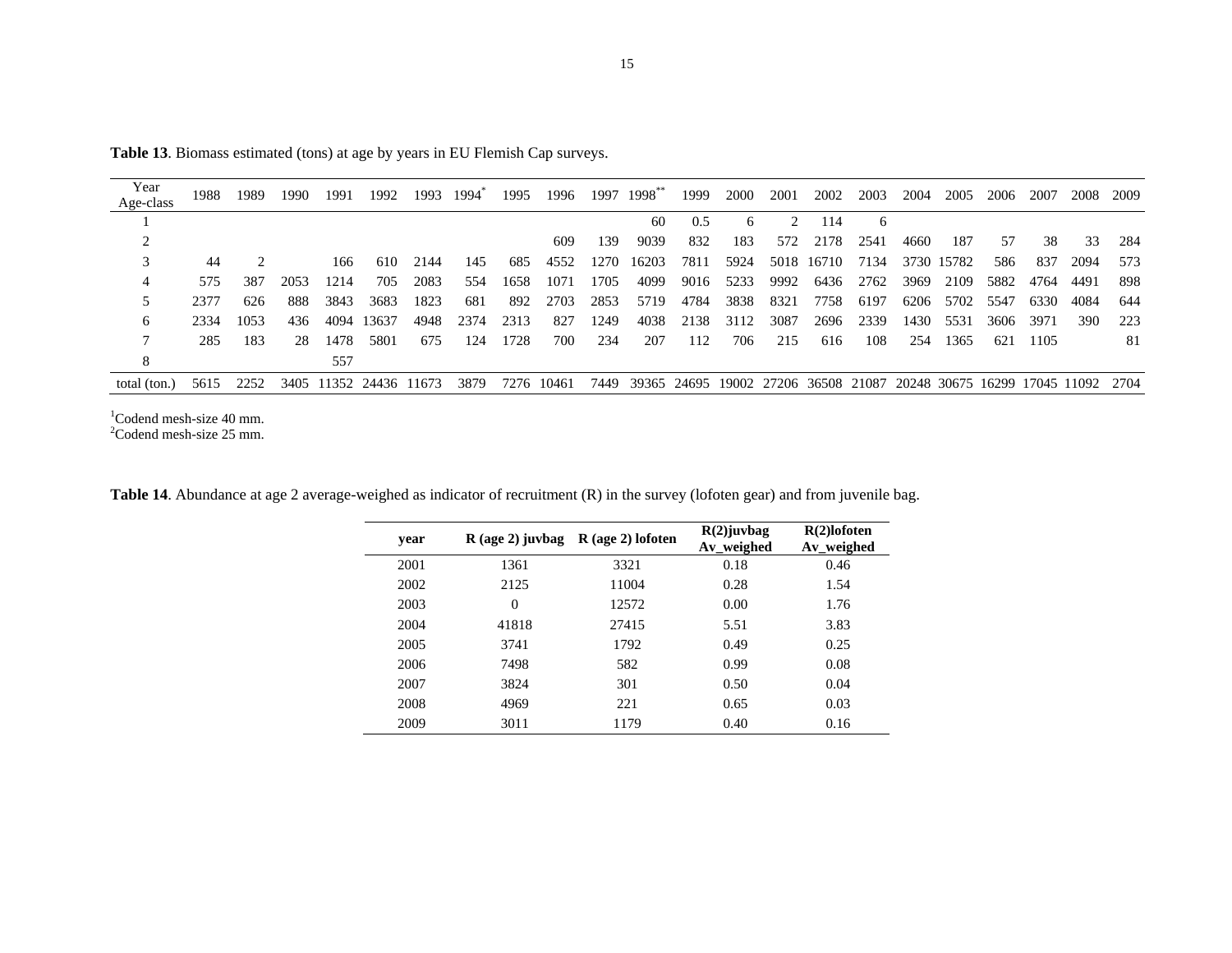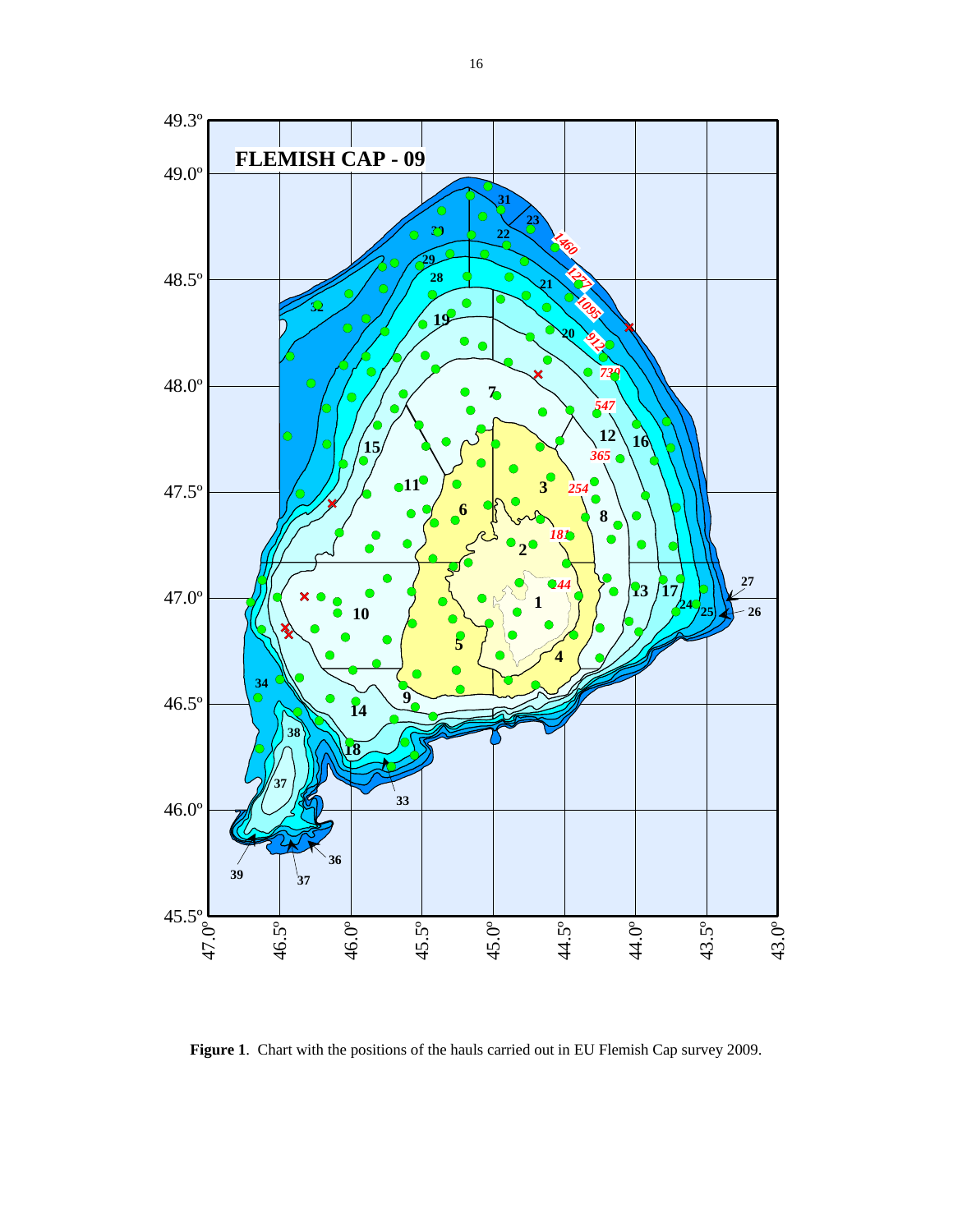

**Figure 2.** Total, female and adult biomass (shrimp bigger than 20 mm CL) from EU Flemish Cap 1988-2009 surveys.



**Figure 3**. Shrimp catches distribution (kg/tow) from EU Flemish Cap survey in summer 2009.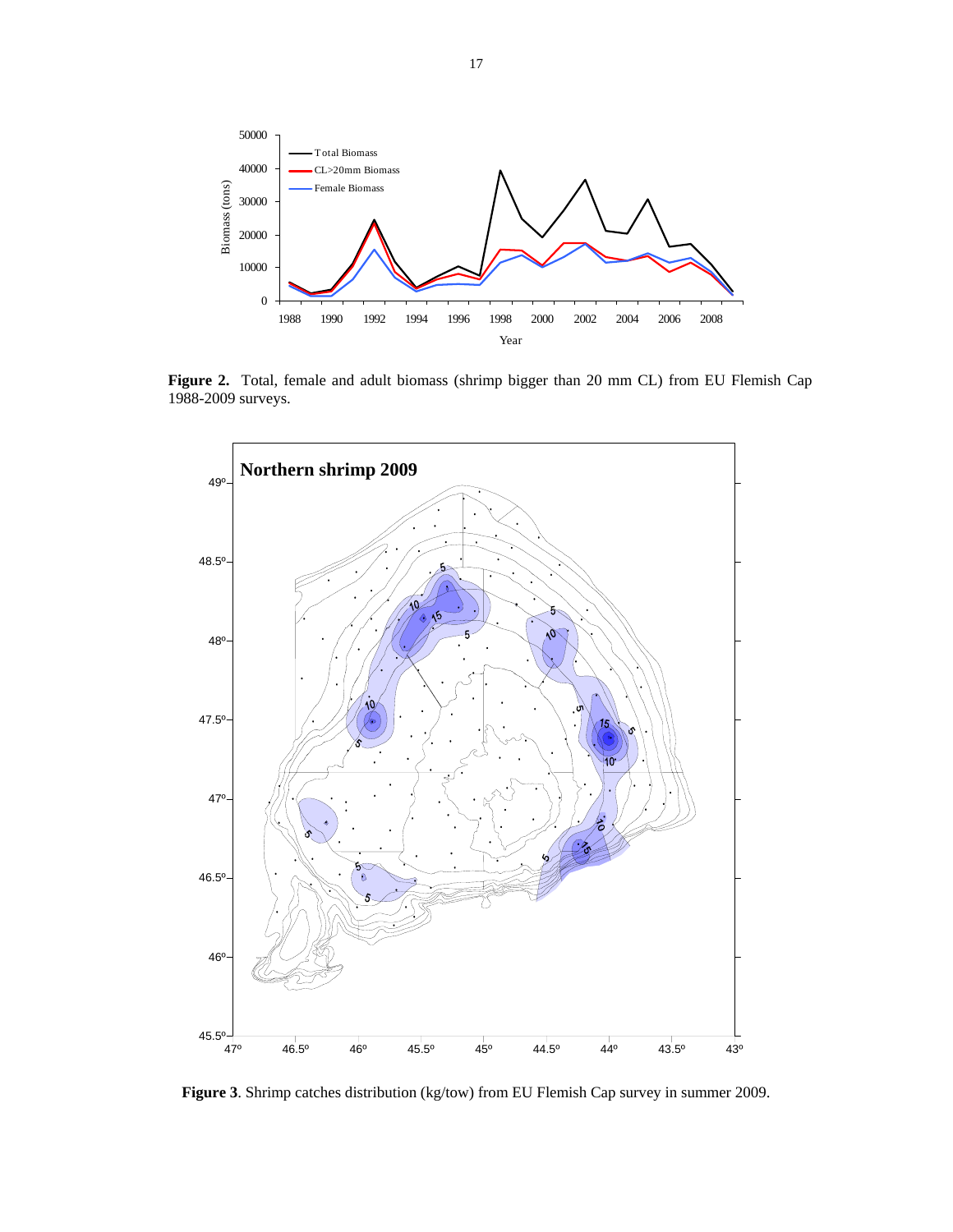

**Figure 4**. Differences between total biomass and adult biomass (>20 mm.) as percentage of Total biomass.



**Figure 5**.- Lengths (CL) at sex change (a) and maturity (b) of shrimp in the series of EU Flemish Cap surveys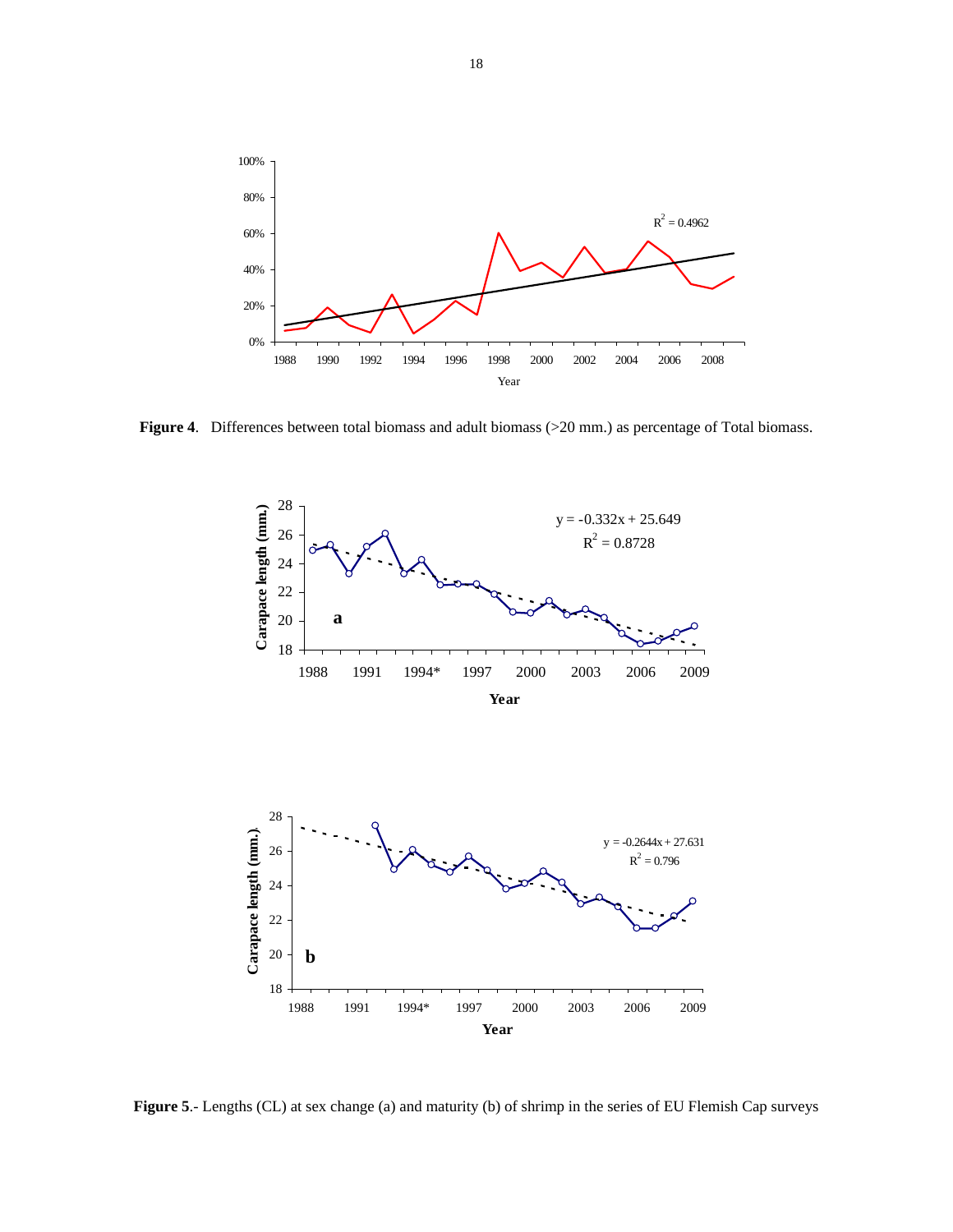

**Figure 6**. Shrimp size distribution from Flemish Cap 2001-2009 surveys.  $Y-Axis = Frequency (10<sup>6</sup>), X-Axis = Carapace Length (mm).$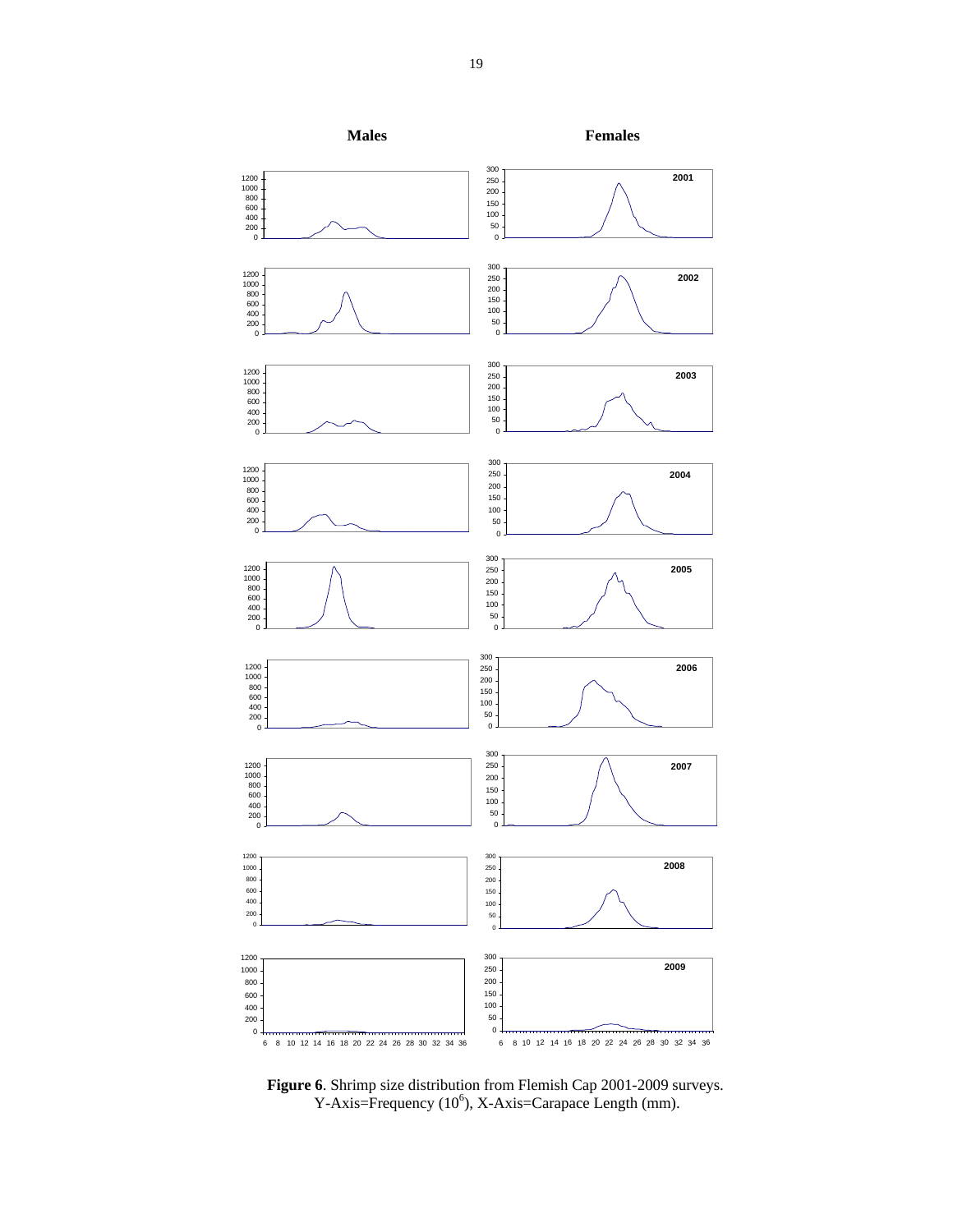

**Figure 7.** Shrimp modal and age groups in 2009 EU survey on Flemish Cap from juvenile bag. (letters from Table 9) .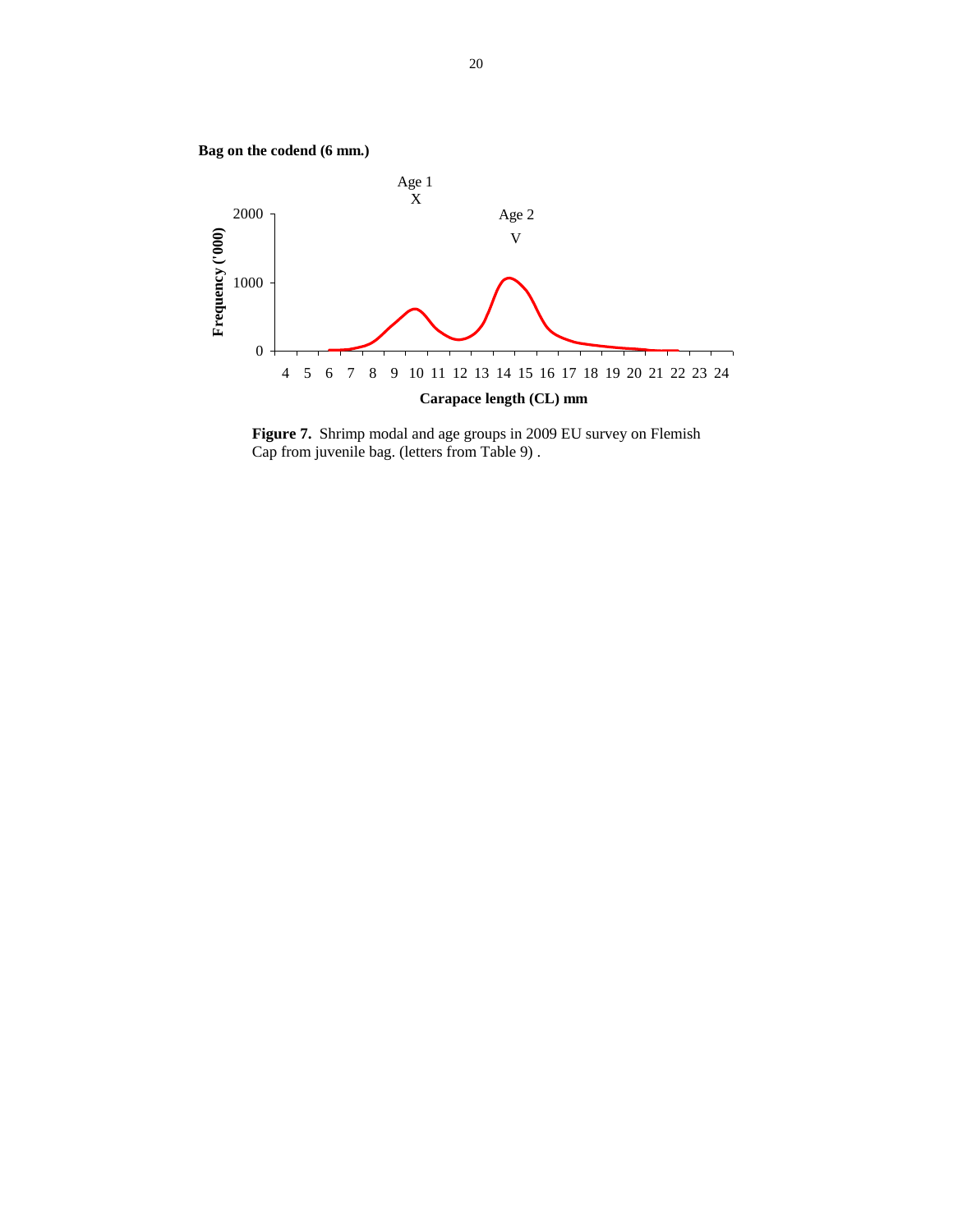

**Figure 8**. Shrimp length-weight relationships by sex and maturity stages in 2009 on EU Flemish Cap survey.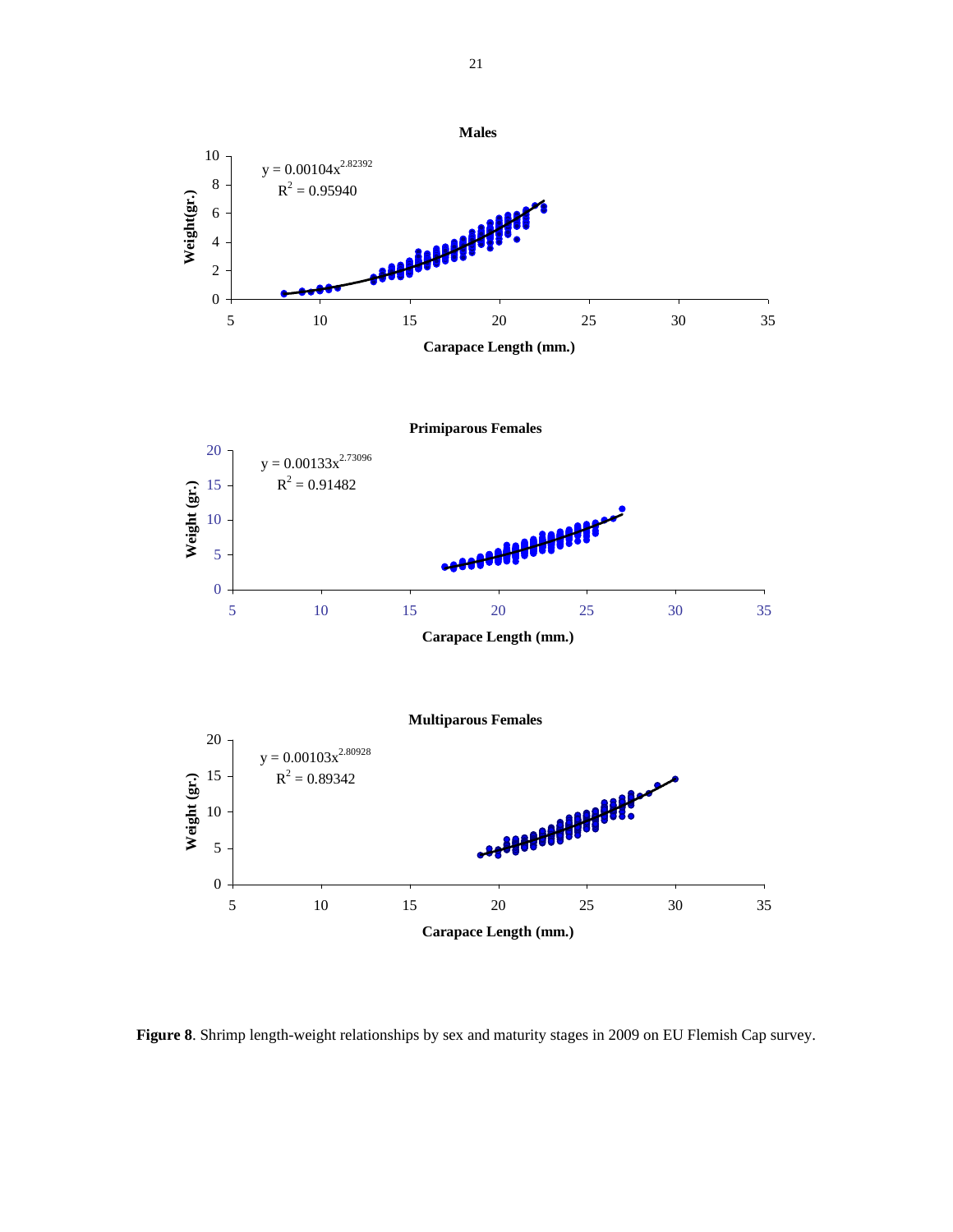

**Figure 9.** Shrimp modal and age groups in 2009 EU Flemish Cap survey (letters from table 9).



**Figure 10**. Shrimp mean lengths at age in the series of EU surveys on Flemish Cap.